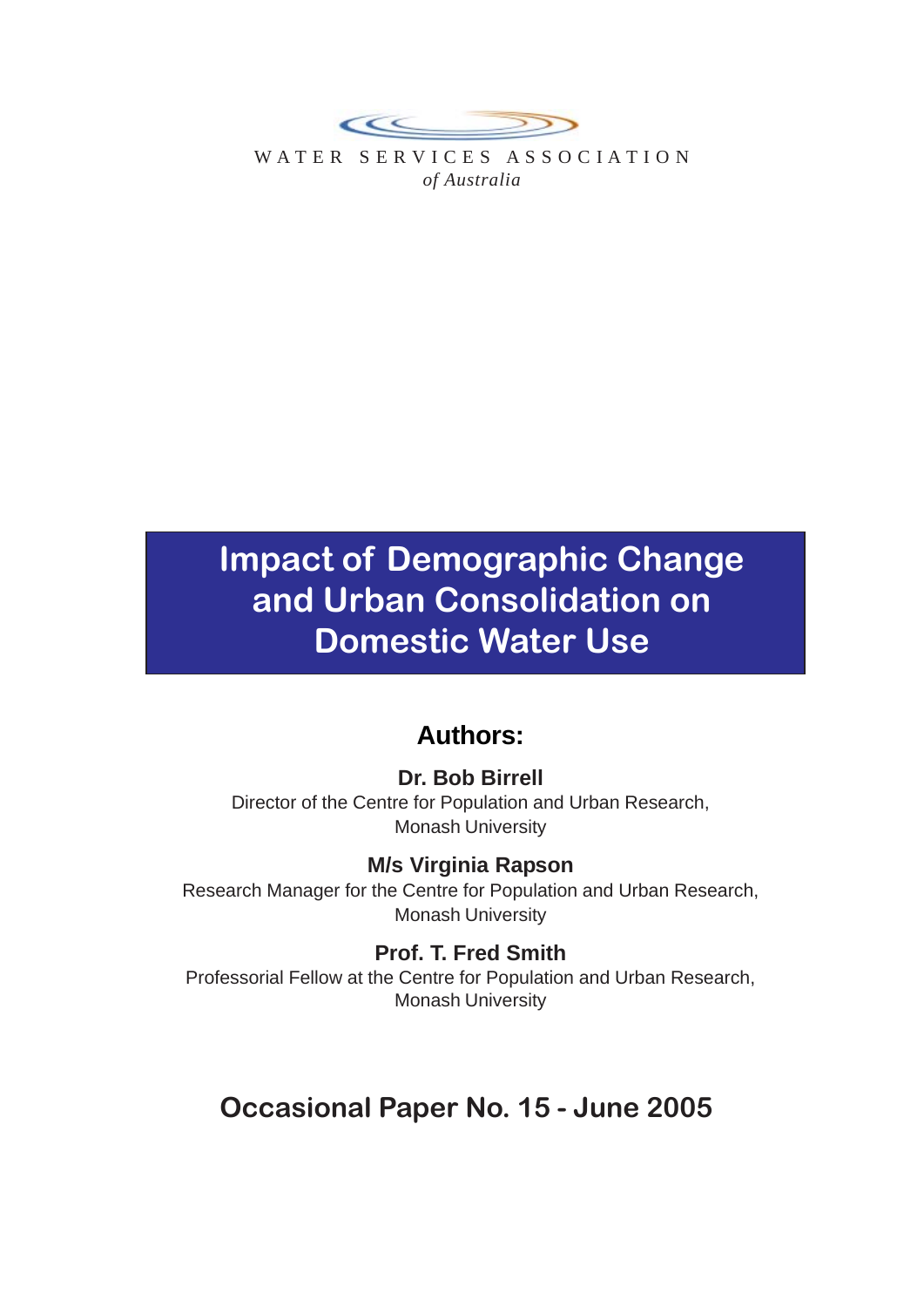### Prepared by:

### **Centre for Population and Urban Research**

Monash University

for

## Water Services Association *of Australia*

### **COPYRIGHT**

This document is copyrighted. Apart from any use as permitted under the Copyright Act 1968, no part of this document may be reproduced or transmitted in any form or by any means, electronically or mechanical, for any purpose, without the express written permission of the Water Services Association of Australia Inc.

© Water Services Association of Australia Inc, 2005 ALL RIGHTS RESERVED

### **DISCLAIMER**

This occasional paper is issued by the Water Services Association of Australia Inc. on the understanding that:

- 1. The Water Services Association of Australia Inc., Centre for Population and Urban Research, Monash University and individual contributors are not responsible for the results of any action taken on the basis of information in this occasional paper, nor for any errors or omissions.
- 2. The Water Services Association of Australia Inc., Centre for Population and Urban Research, Monash University and individual contributors disclaim all and any liability to any person in respect of anything, and the consequences of anything, done or omitted to be done by a person in reliance upon the whole or any part of this occasional paper.

ISBN 1 920760 20 2

 $\epsilon$ W A T E R S E R V I C E S A S S O C I A T I O N

*of Australia* MELBOURNE OFFICE 469 LATROBE STREET, MELBOURNE 3000 VICTORIA AUSTRALIA TEL: 03 9606 0678. FAX: 03 9606 0376 EMAIL info@wsaa.asn.au

SYDNEY OFFICE 321 PITT STREET, SYDNEY, NSW PO BOX A812, SYDNEY SOUTH, NSW, 1235 TEL: 02 9283 0725. FAX: 02 9283 0799 EMAIL: david.cox@wsaa.asn.au

INTERNET HOMEPAGE http://www.wsaa.asn.au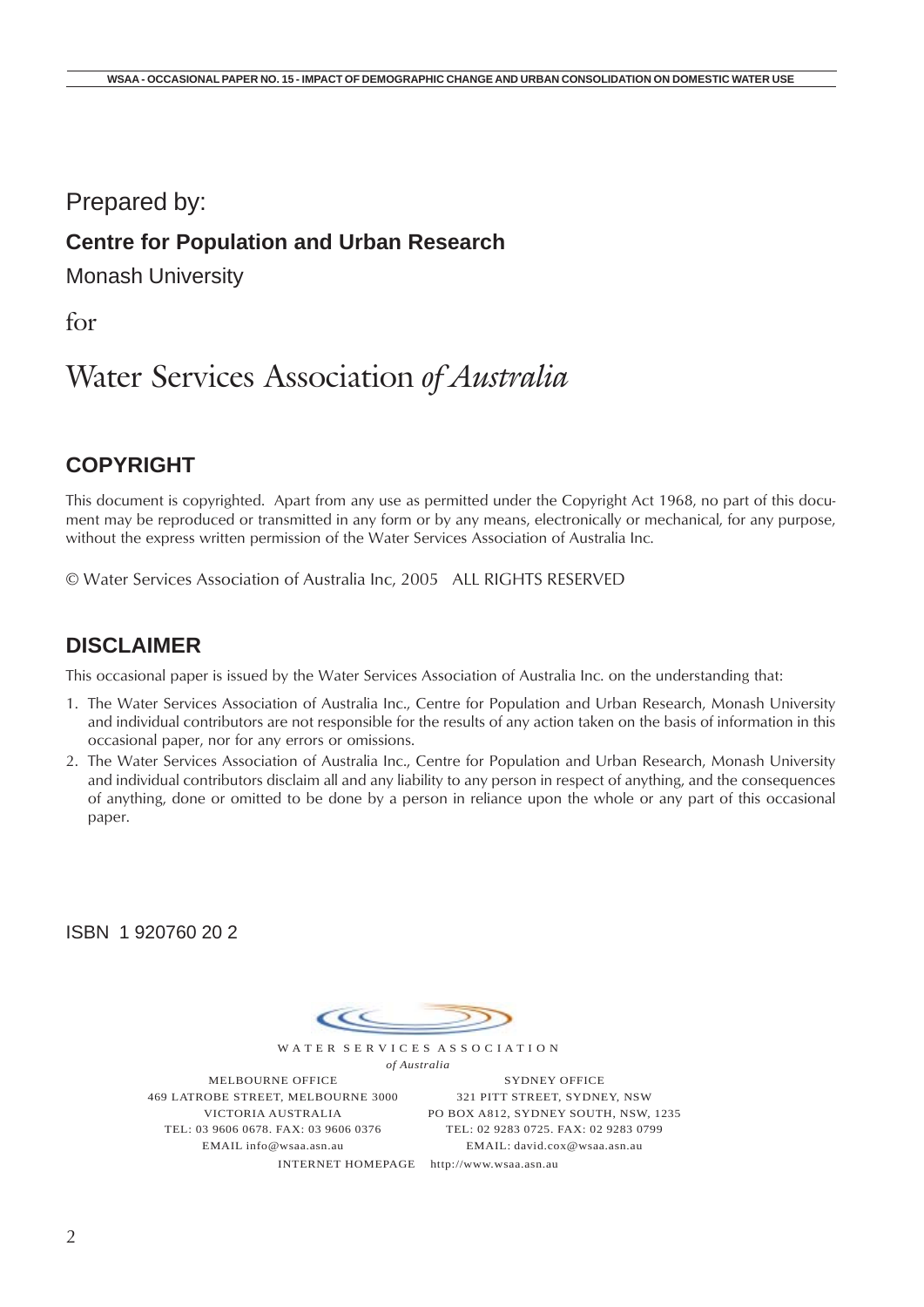# Table of Contents

| 2. Impact of demographic change and urban consolidation on domestic water use  6 |  |
|----------------------------------------------------------------------------------|--|
|                                                                                  |  |
|                                                                                  |  |
|                                                                                  |  |
|                                                                                  |  |
|                                                                                  |  |
|                                                                                  |  |
|                                                                                  |  |
|                                                                                  |  |

### Acknowledgement

The authors would like to thank staff at WSAA and Yarra Valley Water for the information concerning current patterns of water use which they provided. The modelling for this project was developed by Virginia Rapson.

### Terminology

#### *Water usage*

1 kilolitre (KL) =  $1,000$  litres (L)

1 megalitre (ML) = 1,000,000 litres

1 gigalitre (GL) = 1,000,000,000 litres

 $L/D =$  litres per day

 $KL/D =$  kilolitres per day

- KL/Y = kilolitres per year
- $GL/Y$  = gigalitres per year

#### *Geography*

#### **SD = Statistical Division**

A Statistical Division (SD) is a geographic entity used by the Australian Bureau of Statistics (ABS) for data collection. According to the ABS, each capital city SD is defined to contain the anticipated development of the city for a period of at least 20 years. This fixed SD boundary delimits an area which is stable for general statistical purposes. A boundary is only altered at infrequent intervals, for example every 15 to 20 years. The SD represents the city in a wider sense. The population projection data to 2031 used as a basis for the projected water consumption is based on Statistical Divisions, as is the other ABS data used in the modelling.

In the case of Brisbane, the Statistical Division takes in Brisbane City, Beaudesert Shire Part A, Caboolture Shire Part A, Gold Coast City Part A, Ipswich City (Part in BSD), Logan City, Pine Rivers Shire, Redcliffe City and Redland Shire.

In the case of Sydney, Sydney Water's area of operations differs from the area incorporated in the ABS's Sydney Statistical Division.

The Sydney Statistical Division comprises the statistical subdivisions of Gosford-Wyong, Outer Western Sydney, Central Northern Sydney, Northern Beaches, Eastern Suburbs, Blacktown, Fairfield-Liverpool, Outer South Western Sydney, St George Sutherland, Canterbury-Bankstown, Central Western Sydney, Lower Northern Sydney, Inner Western Sydney and Inner Sydney.

The Gosford-Wyong statistical subdivision does not lie in the area of operation of Sydney Water, however areas such as Wollongong, which are not included in the Sydney Statistical Division, do lie within Sydney Water's area of operation.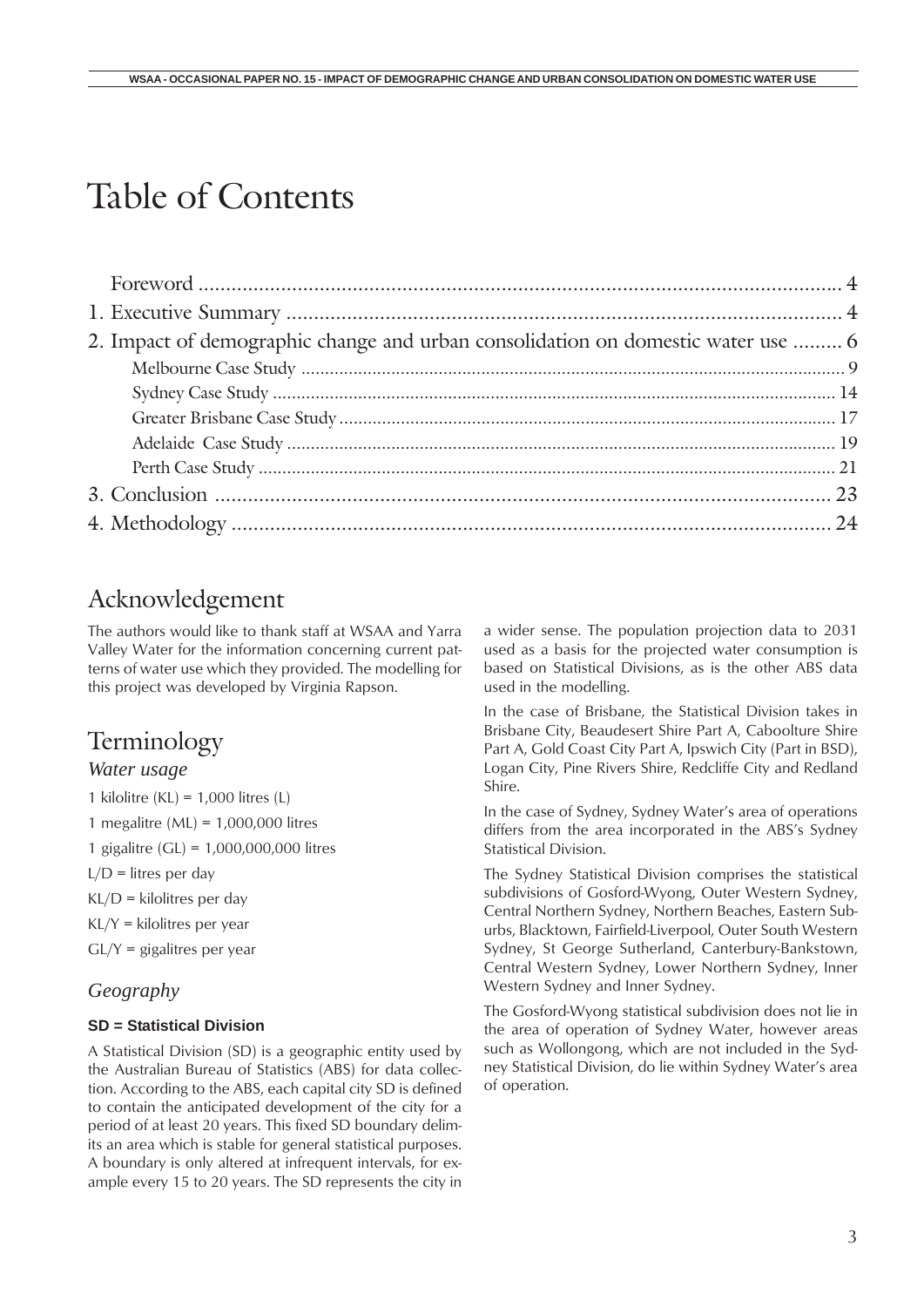## Foreword

#### *by Ross Young, Executive Director, WSAA*

The Water Services Association of Australia (WSAA) engaged the Centre for Population and Urban Research at Monash University to produce this Occasional Paper No. 15 on the Impact of Demographic Change and Urban Consolidation on Domestic Water Use.

In the past much public comment has accompanied the prospect of significant further urban consolidation in Australian cities. Many commentators have suggested that demographic changes would lead to smaller households and in turn, the inevitable result of smaller households would be denser dwelling styles with a resultant lower per capita demand for water (based on the premise that external water use would be dramatically reduced or eliminated).

The purpose of this study was to test the evidence of this rationale and the extent to which changes in housing type would compensate, at least in part, for the expected growth in population in our major cities.

Demographic change and urban consolidation are not the only influences that determine domestic water demand. As the Occasional Paper itself notes, domestic water demand is determined by a wide range of factors; including the price of the water, who pays the water bill (i.e. the consumer or the landlord), the affluence of the community, the efficiency of water using appliances, the existence and extent of water restrictions and climatic conditions, just to mention a few. This Occasional Paper focuses solely on the impact of demographic changes and urban consolidation on domestic water demand as previous studies have dealt with the above factors and the influence they have on household water demand.

Per capita consumption of water in Australian cities has been steadily declining over the last two decades and further reductions will continue into the future. Although some water utilities take into account changing household type when projecting future water consumption, the take home message from this study is that household numbers are growing faster than population and each Australian city will have greater demands placed on its water resources than anticipated if demand projections were based solely on population growth.

I commend water resource planners to take note of the analysis contained in this Occasional Paper.

*Ross Young*

## 1. Executive Summary

The purpose of this report is to estimate, in the absence of other changes, the impact of demographic change and urban consolidation (where an increased share of the dwelling stock is in the form of medium and high density housing) on domestic water consumption.

Information from the various water authorities was gathered on current (1998-99 to 2003-04) domestic water consumption levels for Melbourne, Sydney, Greater Brisbane\*, Adelaide and Perth. This information included an estimate of the percentage of domestic water used outdoors in each city. Using this and other water usage data provided by Melbourne's Yarra Valley Water, consumption levels were determined for outdoor use by different garden sizes and for indoor use based on the average number of persons per household in each city. For the purpose of the study, it was assumed that there would be no change in these consumption levels over the 2001 to 2031 period.

Water consumption projections were based on four scenarios as follows:

Scenario A assumes that per capita consumption remains stable at the 2001 rate for each city over the projection period. The 2001 per capita rates vary from between 82 KL/Y for Melbourne to 118 KL/Y for Perth.

<sup>\*</sup> The Brisbane Statistical Division takes in Brisbane City, Beaudesert Shire Part A, Caboolture Shire Part A, Gold Coast City Part A, Ipswich City (Part in BSD), Logan City, Pine Rivers Shire, Redcliffe City and Redland Shire.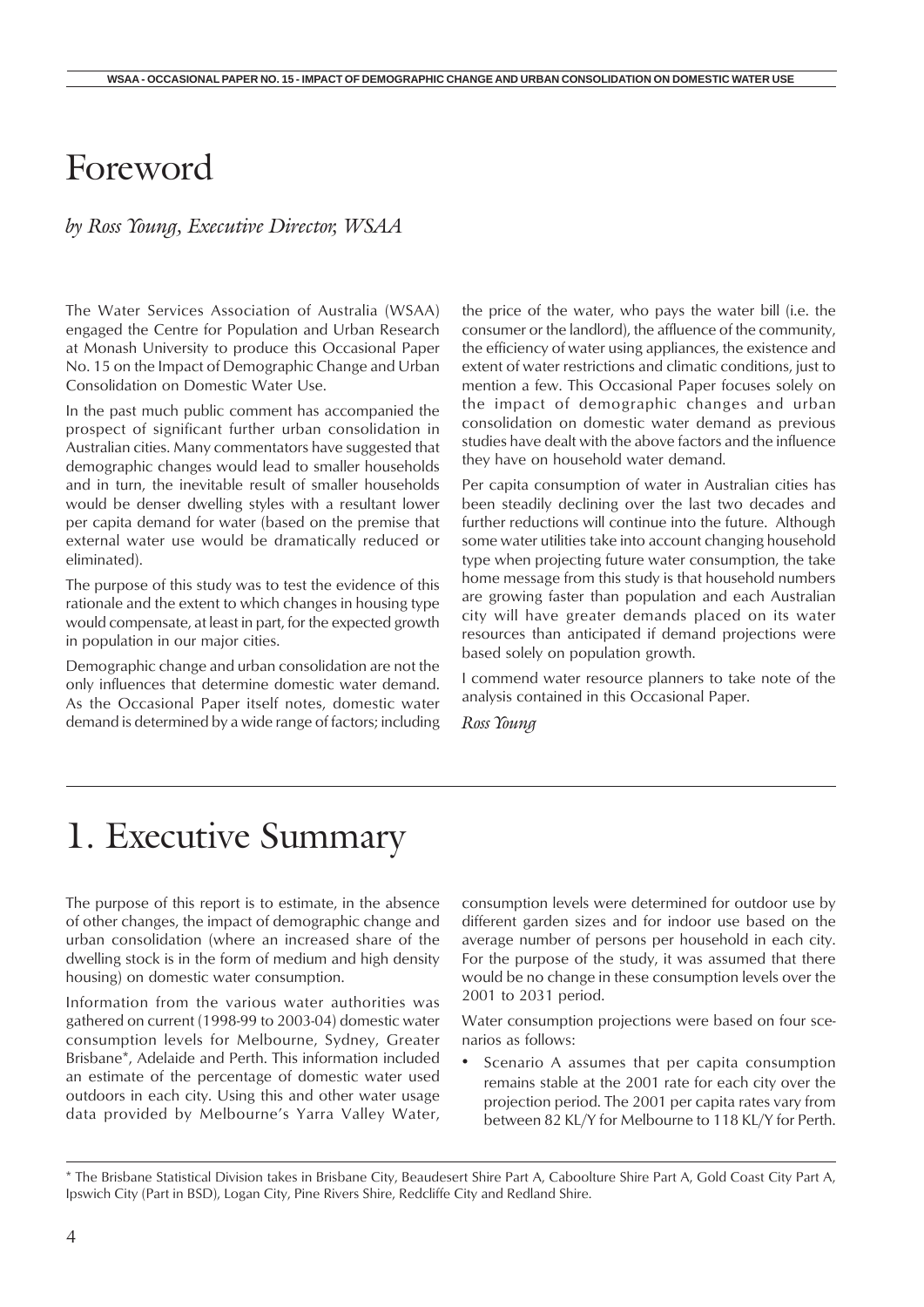#### Executive Summary *Continued*

- <span id="page-4-0"></span>Scenario B is built around projections of household numbers by age and family type for each city. It assumes that these households will continue to occupy the same housing type as they did in 2001. The implication is that the proportion of the dwelling stock which is lowdensity housing will be maintained in each city.
- Scenario C examines the consequences for domestic water consumption should the dwellings constructed over the next thirty years echo the types of new dwellings built over the 1991 to 2001 decade. The projected households are assumed to adapt to the resulting dwelling stock (as is also the case under Scenario D).
- Scenario D explores the implications for domestic water consumption should the urban consolidation measures of State planning authorities be successful.

Projections for domestic water demand are detailed for each city. The following table summarises these projections.

#### **Projected increase in water demand based on four scenarios - 2001 to 2031**

|                  | <b>Scenarios</b> |        |     |     |
|------------------|------------------|--------|-----|-----|
|                  | А                | в      | C   | D   |
| Sydney           | 33%              | 43%    | 38% | 35% |
| Melbourne        | 33%              | 42%    | 40% | 37% |
| Greater Brisbane | 58%              | 73%    | 66% | 62% |
| Adelaide         | 13%              | 20%    | 19% | 18% |
| Perth            | 48%              | $62\%$ | 60% | 53% |

Population growth is the main driver of increases in domestic water consumption in each city. However, in each case, when household change is taken into account, projected water demand is considerably higher than is the case if demand projections are based just on population growth. This is because, as average household size decreases, average per capita water use within households increases. For example, in the case of Melbourne, the increase in water demand projected on the basis of population growth and a continuation of current per capita consumption levels is 33 per cent. Projections based on population growth, together with household change, indicate a 42 per cent increase in demand.

The changes in the dwelling stock over the projected period to 2031 considered in scenario C would reduce the projected domestic water consumption in each city relative to the consumption projected under scenario B, which only takes account of household change. This is largely because of the drop in the projected proportion of dwellings with large gardens – or any garden at all – consequent on an increased share of the housing stock being in the form of medium to high density dwellings. In the case of Melbourne, should the Victorian Government achieve its aspirations for urban consolidation, the projected growth in domestic water consumption between 2001 and 2031 will be 37 per cent. If the 1990s pattern of dwelling construction continues, domestic water consumption is projected to grow by 40 per cent over the same period.

This pattern is similar in the other cities, except for Adelaide where the impact on domestic water consumption due to changes in the dwelling stock is limited. This is because of the anticipated low rate of population growth, and thus dwelling construction, in the city. In the rapidly growing cities of Brisbane and Perth, urban consolidation (if the planning authorities' aspirations are met) will have a considerable impact on the dwelling stock and will lead to a lower domestic demand relative to the household change scenario. However, it will still leave domestic water demand at levels well above those that would be the case if per capita use in 2031 was the same as in 2001.

In the absence of any other changes, each city faces a much larger demand on its water supply system than would be anticipated if demand projections are based simply on population growth. For this reason, water utilities should examine the implications of population growth and household changes when projecting future water demand and re-assess their current projections in this context.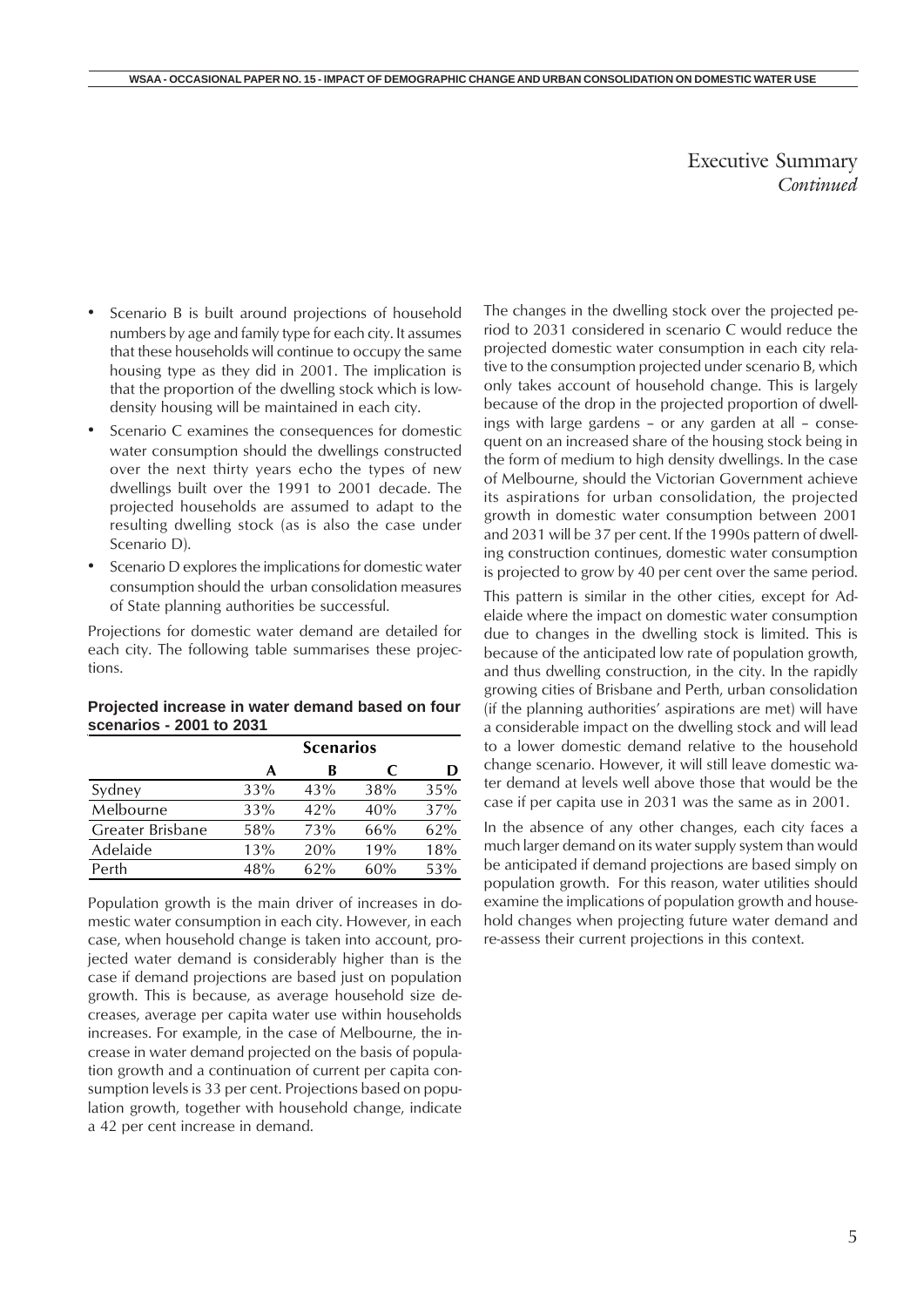# 2. Impact of demographic change and urban consolidation on domestic water use

Domestic water demand is determined by a wide range of factors. These include the price at which water is sold, whether or not the consumer pays for water use at all (as in the case for renters who have been shown to use more water than home owners<sup>1</sup>), the relative affluence of the community (thus ability to install sophisticated watering systems or maintain a pool), and the efficiency of the appliances (such as washing machines) which each household possesses. Demand will also be influenced by whether or not water restrictions are in place. Should these restrictions limit outdoor use of water, they can have a major influence on lowering consumption levels.

This report does not deal with such issues. Nor does it deal with supply-side issues such as the impact of climate change or innovations in recycling. The focus of this report is on the demographic and urban consolidation factors, as they apply in Australia's major metropolitan locations, which will influence future domestic water consumption. In the case of the demographic factors, the most obvious is the number of people. As our cities grow in population, other things being equal, additional water will be needed. This impact can easily be estimated by multiplying current per capita demand by the projected additional population for each city. In this paper, the projection period is to 2031.

However, because most water for domestic consumption<sup>2</sup> is used in a household context, the amount needed will be shaped not only by population growth but by the living arrangements of the population. Thus the amount of water consumed will be affected by the rate of household growth. Each additional household means an extra dwelling. Each additional dwelling implies additional demand for water for indoor consumption, the amount varying with the number of persons in the household. If there is a garden, its maintenance will also require water, the volume of which will vary with the size and type of the garden. The number of people in the household will have little effect on the outdoor consumption of water.

The average number of persons per household does affect indoor consumption. In a society with an ageing population, as is the case in all of Australia's metropolises, the average household size is expected to become smaller because there will be more empty nests (couples, or singles, where the children have left home) and more lone person households as a result of the death of one partner in a couple household. Per capita use in a given household tends to decline with each additional household member. $3$  This is because indoor water consumption partly derives from household usage and partly from personal usage. The impact of these factors on water use is assessed below on the basis of our projections of household formation in each of the five metropolitan areas.

Domestic water use will also be influenced by the pattern of dwelling construction. This is because of the very close correlation between detached houses and outdoor water usage for gardens. To the extent that households seek or are forced by economic circumstances or planning constraints on the spread of greenfield developments to seek houses on small lots (including dual occupancy developments), semi-detached houses or flats rather than detached houses on conventional sized blocks, this will diminish water usage.

In Sydney this process is already very marked (by Australian standards). Over the decade 1991 to 2001, the proportion of households living in Sydney who resided in detached houses fell from 68 to 63 per cent. The reason for this decline is that only 38 per cent of the extra dwellings added to Sydney over the period 1991 to 2001 were detached houses. Table 1 presents the number of extra dwellings added to each of the five metropolitan areas over the 1991 to 2001 decade by type of structure. As a result of these building patterns, the proportion of households living in detached houses in Melbourne fell from 77 per cent to 74 per cent over the same period, while in Adelaide this proportion was unchanged at 75 per cent over the decade.

<sup>1</sup> *Residential Water Use in Sydney, the Blue Mountains and Illawarra*, Independent Pricing and Regulatory Tribunal of New South Wales, Research Paper RP26, April 2004, p. 35

<sup>&</sup>lt;sup>2</sup> The term 'domestic consumption' in this report refers to water consumption related to population needs and includes water consumed by persons in all residential situations, not just households.

<sup>&</sup>lt;sup>3</sup> Yarra Valley Water customer accounts, average daily usage patterns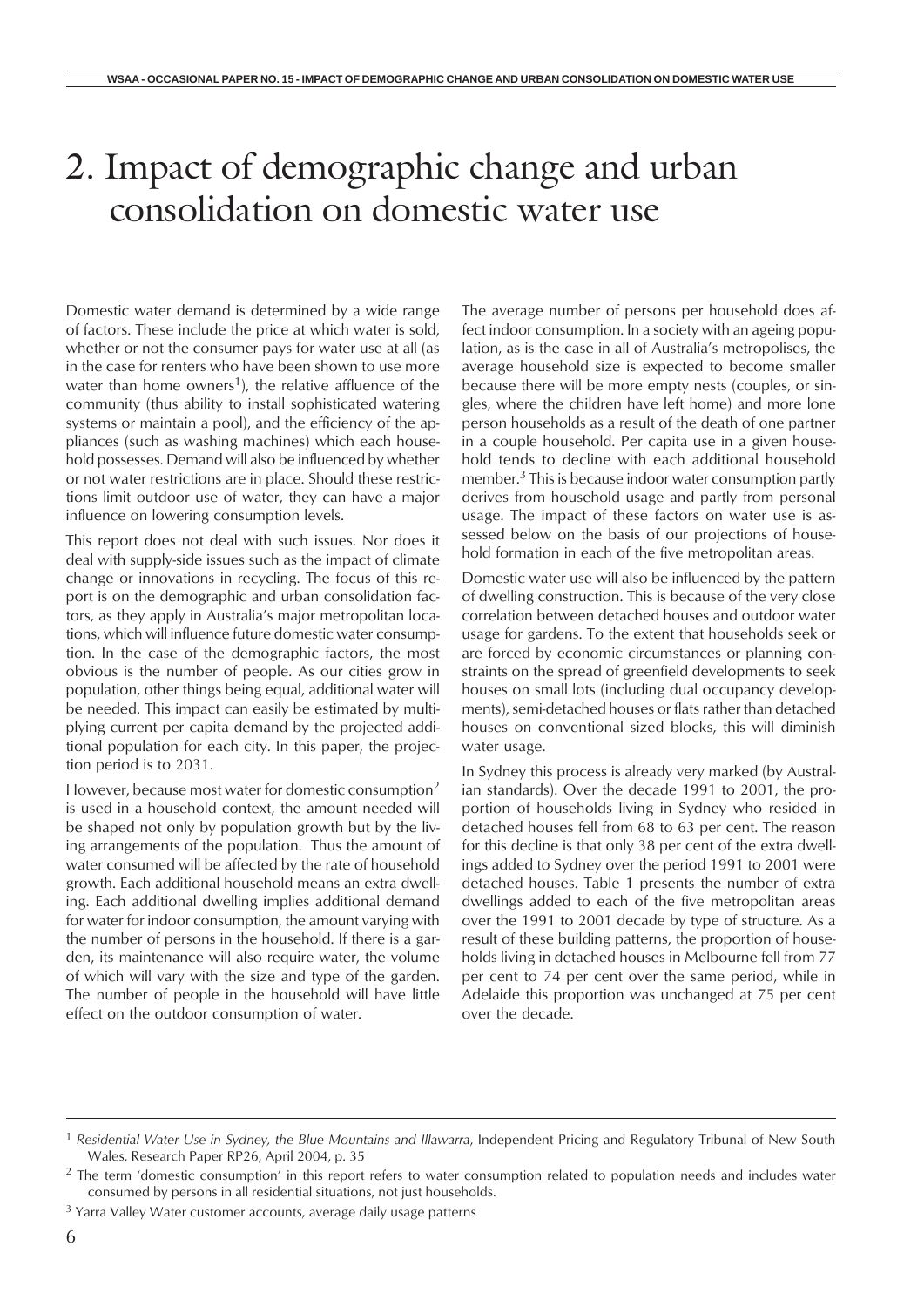<span id="page-6-0"></span>2. Impact of demographic change and urban consolidation on domestic water use *Continued*

|                  |               | Semi     | One-two      | Three storey |         |         |
|------------------|---------------|----------|--------------|--------------|---------|---------|
|                  | <b>Houses</b> | detached | storey flats | flats        | Total   | Number  |
| Sydney           | 38%           | 25%      | 7%           | 30%          | 100%    | 218,834 |
| Melbourne        | 58%           | 15%      | 17%          | 9%           | 100%    | 194,326 |
| Greater Brisbane | 68%           | 19%      | $4\%$        | 9%           | 100%    | 144,343 |
| Adelaide         | 76%           | $0\%$    | 21%          | 3%           | 100%    | 50,896  |
| Perth            | 76%           | $11\%$   | 10%          | 3%           | $100\%$ | 107,864 |

#### **Table 1: Increase in occupied dwellings 1991-2001 by dwelling structure as used in Scenario C, five metropolitan Statistical Divisions**

*Source: ABS Census, Time series 2001*

The projections below explore the implications of various scenarios regarding urban consolidation in each of Australia's metropolises for domestic water usage.

A model<sup>4</sup> was developed to project future water use based on current usage patterns over the last six years. As indicated above, the model does not attempt to take account of any behavioural changes which may affect water consumption. The reason for this is that the purpose of the analysis is to identify the impact of demographic and urban consolidation factors. Tables 2a and 2b show a comparison of water consumption patterns for the five metropolitan areas considered. These patterns were used as the consumption basis for the demand projections detailed below.

The figures in Table 2a are based in part on the information in *WSAAfacts* 2004 in regard to the last six years of metropolitan domestic water consumption. Estimates of amounts consumed indoors and outdoors were drawn from various sources including unpublished information on National Water Balance Sheets compiled by WSAA and information drawn from Yarra Valley Water in Melbourne. The information is internally consistent in that the internal and external consumption levels cited, when multiplied by the number of households in each city, are consistent with the total domestic consumption levels published in *WSAAfacts*.

The assumptions about consumption in Table 2a are approximations of actual levels. However, they accord fairly closely with WSAA figures on domestic consumption levels detailed in Table 2b.

<sup>4</sup> For a detailed description of the model, see the methodology section at the end of this paper.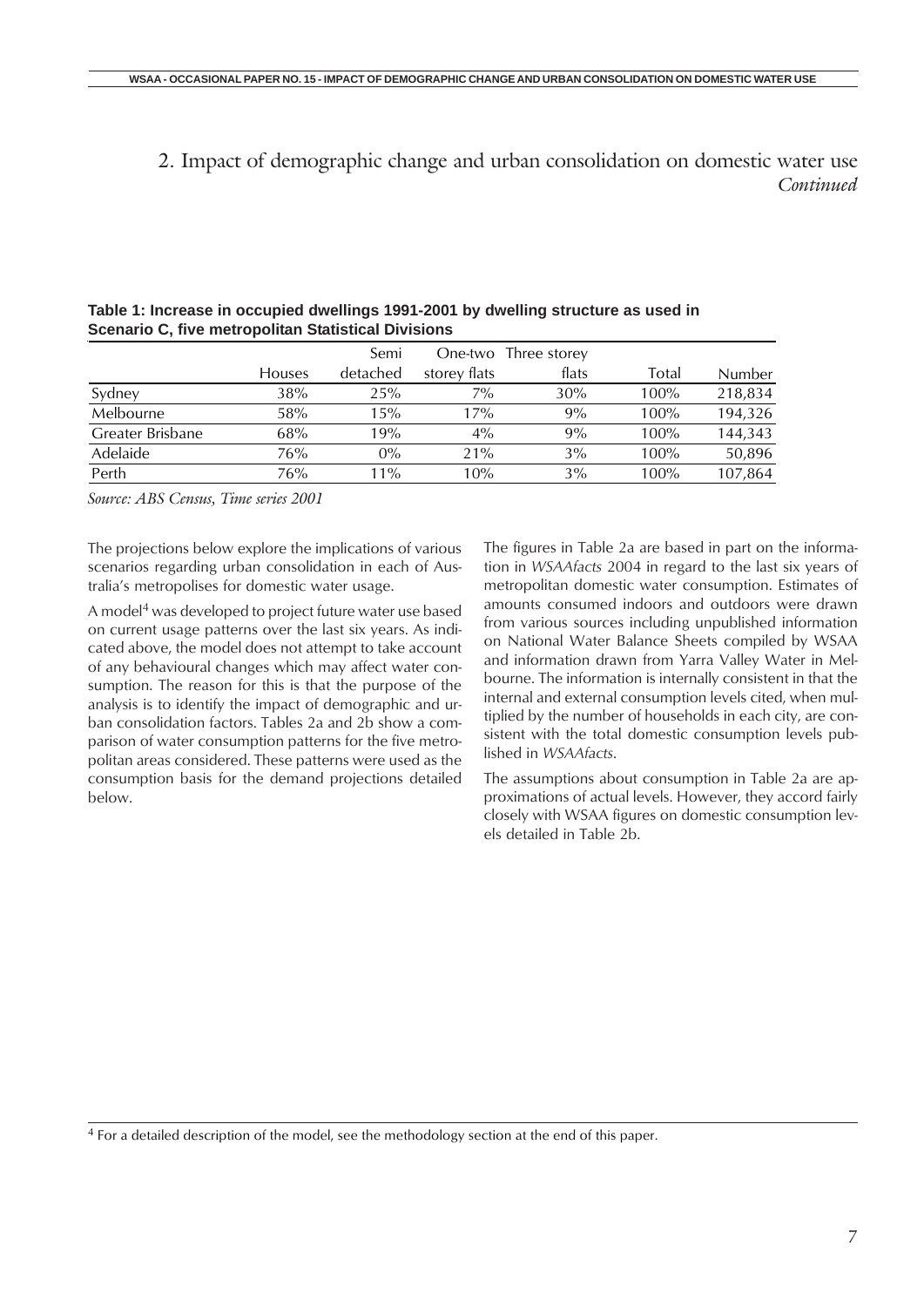2. Impact of demographic change and urban consolidation on domestic water use *Continued*

| Table 2a: Domestic water use in 2001 as derived from the assumptions used in the model |  |
|----------------------------------------------------------------------------------------|--|
| and constrained to approximate average usage over the six years published in WSAAfacts |  |
| 2004, five metropolitan Statistical Divisions                                          |  |

|                                                   | Melbourne | Sydney** | Brisbane*** | Adelaide | Perth          |
|---------------------------------------------------|-----------|----------|-------------|----------|----------------|
| Household usage in model                          |           |          |             |          |                |
| $%$ ex-house                                      | 27%       | 30%      | 46%         | 39%      | 51%            |
| Per capita indoors $(L/D)$                        | 171       | 185      | 164         | 179      | 165            |
| Per household - indoor and outdoor $(L/D)$        | 618       | 711      | 787         | 713      | 856            |
| Total metropolitan annual water use $(GL/Y)$      |           |          |             |          |                |
| By households – indoor and outdoor                | 270       | 355      | 168         | 109      | 154            |
| By persons not included as members of households* |           |          |             |          |                |
| Visitors, persons with no household information   | 5         | 7        |             |          | $\overline{2}$ |
| Not in private dwelling                           | 3         | 4        | 2           |          |                |
| Total household and other population*             | 278       | 366      | 171         | 112      | 157            |
| Per capita usage $(L/D)$                          |           |          |             |          |                |
| Total population                                  | 226       | 253      | 291         | 285      | 322            |
| Members of households only                        | 233       | 263      | 301         | 294      | 335            |
| Per capita usage (KL/Y)                           |           |          |             |          |                |
| Total population                                  | 82        | 92       | 106         | 104      | 118            |

\* Includes people not counted as living in a household at the time of the 2001 Census (such as visitors, those recorded in nonprivate dwellings, and people counted without their living arrangements being recorded). If no information is recorded for households at the time of the Census the Australian Bureau of Statistics uses computer generated counts for persons by age and sex but not for other variables. This is more likely to occur in high rise buildings where there are entrance security measures which limit internal access to the building and its occupants.

\*\* In the case of Sydney, Sydney Water's area of operations differs from the area incorporated in the ABS's Sydney Statistical Division.

The Sydney Statistical Division comprises the statistical subdivisions of Gosford-Wyong, Outer Western Sydney, Central Northern Sydney, Northern Beaches, Eastern Suburbs, Blacktown, Fairfield-Liverpool, Outer South Western Sydney, St George Sutherland, Canterbury-Bankstown, Central Western Sydney, Lower Northern Sydney, Inner Western Sydney and Inner Sydney.

The Gosford-Wyong statistical subdivision does not lie in the area of operation of Sydney Water, however areas such as Wollongong, which are not included in the Sydney Statistical Division, do lie within Sydney Water's area of operation.

\*\*\* The Brisbane Statistical Division (SD) takes in Brisbane City, Beaudesert Shire Part A, Caboolture Shire Part A, Gold Coast City Part A, Ipswich City (Part in BSD), Logan City, Pine Rivers Shire, Redcliffe City and Redland Shire. The 2001 Census reported that Brisbane City had a population of around 875,000 and the balance of the Brisbane SD (which takes in the other areas listed above) had a population of another 735,000 persons, to make a total of around 1,610,000 persons for the whole SD. The estimate of water use for Brisbane SD was derived partly from the Brisbane Water usage for Brisbane City, Logan and Ipswich, as reported in *WSAAfacts,* but adjustments have been made to allow for the fact that the balance of the Brisbane SD has a higher percentage of detached houses (87%) than Brisbane City (75%). Also 97 per cent of the flats of three or more storeys in the SD are in Brisbane City. It is therefore likely that usage per household is higher in the balance of the SD than in Brisbane City, partly because of higher average household size (2.8 compared with 2.5 for Brisbane City) and partly because of the higher percentage of detached houses in the dwelling stock.

#### **Table 2b: WSAA estimates of domestic water use, five metropolitan Statistical Divisions**

|                                               | Melbourne | Svdnev | Brisbane ^ | Adelaide | Perth |
|-----------------------------------------------|-----------|--------|------------|----------|-------|
| % ex-house                                    | 25%       | 27%    | 47%        | 40%      | 54%   |
| Per household – indoor and outdoor $(L/D)$    | 616       | 685    | 709        | 712      | 822   |
| Total household and other population $(GL/Y)$ | 287       | 379    | 165        | 16       | 160   |

The Brisbane SD data is based on the water usage reported by WSAA for Brisbane City, Logan and Ipswich. The total GL/Y has been derived by extrapolation.

*Source: Derived from The Australian Urban Water Industry,* WSAA*facts* 2004 *and other unpublished information supplied by WSAA*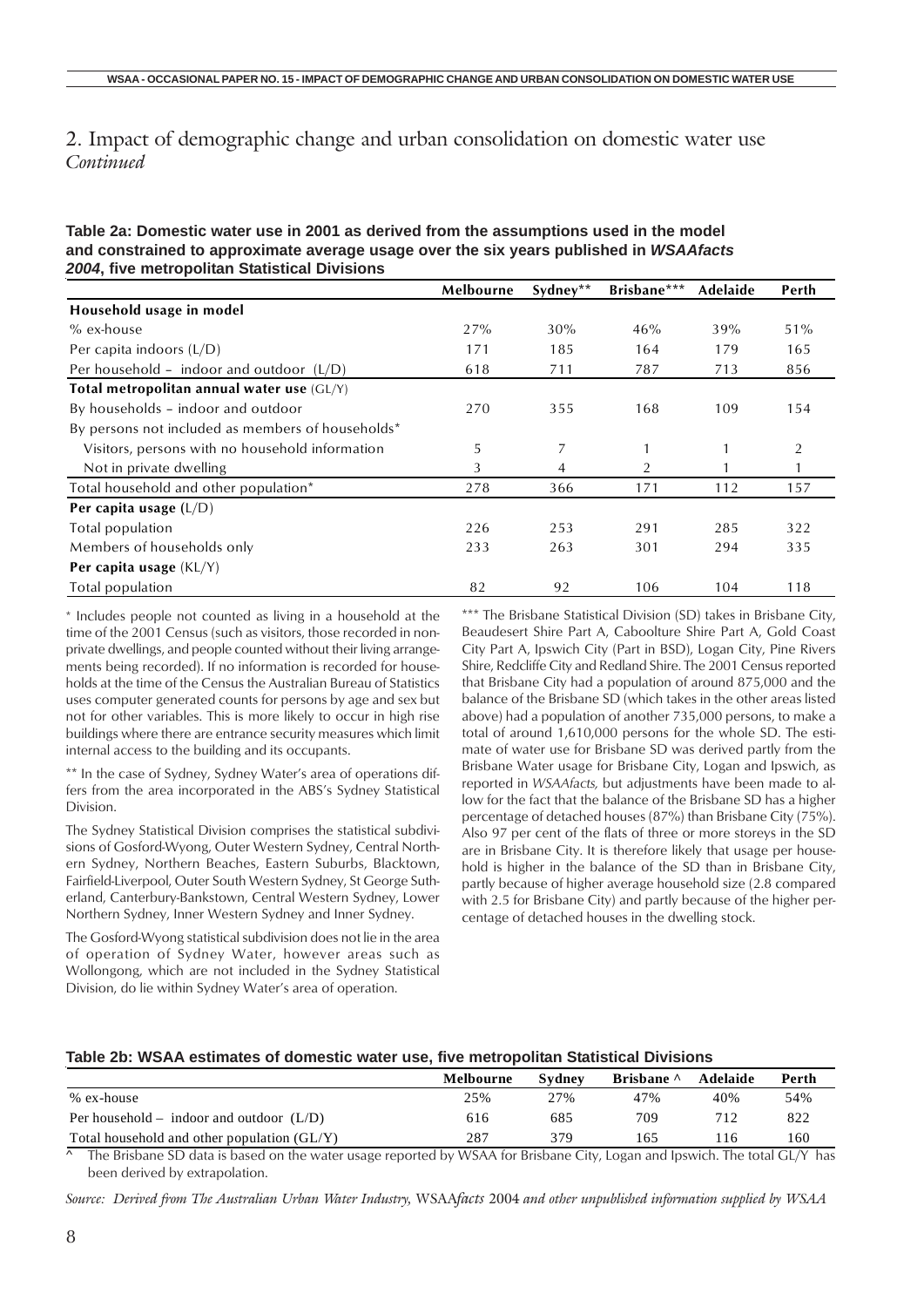### 2. Impact of demographic change and urban consolidation on domestic water use *Continued*

## Melbourne Case Study

In order to explain the methodology used for the five metropolitan Statistical Divisions (SDs) examined, the paper first provides details relating to the assumptions employed for Melbourne. Following this exposition, the projections for the other metropolitan SDs are provided.

Table 3 provides projections for domestic water use in Melbourne which isolate the impact of population growth, household growth, and building patterns. These will be discussed in turn below.

*Continued over page*

|                  | Projected |            |                                   |                                       | Projected water demand $(GL/Y)$ for an increasing population<br>based on current patterns of usage |                                              |
|------------------|-----------|------------|-----------------------------------|---------------------------------------|----------------------------------------------------------------------------------------------------|----------------------------------------------|
|                  |           |            | <b>Scenario A</b>                 | <b>Scenario B</b>                     | Scenario C                                                                                         | <b>Scenario D</b>                            |
|                  |           |            | projected<br>population<br>growth | projected<br>population<br>growth and | projected population<br>growth, household<br>change, continuation                                  | projected<br>population<br>growth, household |
|                  | Number of | Number of  | (stable per                       | household                             | 1991-2001 dwelling                                                                                 | change, urban                                |
| Year             | persons   | households | capita use)                       | change                                | construction pattern                                                                               | consolidation                                |
| 2001             | 3,367,174 | 1,196,161  | 278                               | 278                                   | 278                                                                                                | 278                                          |
| 2011             | 3,872,892 | 1,446,401  | 319                               | 328                                   | 325                                                                                                | 323                                          |
| 2021             | 4,206,532 | 1,640,500  | 347                               | 364                                   | 360                                                                                                | 355                                          |
| $2031 -$         | 4,483,359 | 1,806,690  | 370                               | 395                                   | 389                                                                                                | 380                                          |
| Change 2001-2031 | 1.116.185 | 610.529    | 92                                | 117                                   | 111                                                                                                | 102                                          |
| $%$ change       | 33        | 51         | 33                                | 42                                    | 40                                                                                                 | 37                                           |

#### **Table 3: Projected total domestic water use (GL/Y) for Melbourne showing the influence of growth in population, change in household formation and urban consolidation**

- Projected population derived from Australian Bureau of Statistics Population Projections to 2051, Series II. Projected households are derived from applying the living arrangement propensities for persons by sex and ten year age groups current at the time of the Census 2001 to the projected populations for 2011, 2021 and 2031.
- Scenario A assumes that per capita consumption remains stable at the 2001 rate of 82 KL/Y over the projection period.
- Scenario B assumes that households by age and family type will continue to occupy the same housing type as they did in 2001. This requires that cities continue to grow in area to accommodate high levels of detached housing.
- Scenario C assumes that new dwellings added to the dwelling stock in future will echo the types of new dwellings built over the 1991 to 2001 decade.
- Scenario D reflects any urban consolidation measures incorporated in the current urban strategies of Government.
- This table does not incorporate any changes which may occur in the future as to the propensities of persons in each age group to live in different living arrangements. Nor does it incorporate any behavioural changes in water consumption.
- All scenarios include an allowance for water consumed by persons whose family type is unknown (e.g. domestic visitors) and persons not residing in private dwellings but do not include an allowance for water consumed by overseas visitors.

#### **Table 4: Assumed daily water usage (L) for Melbourne as used in Table 3 calculation**

Water usage is held constant over time period

| In-house                        | Daily use (L) : Garden use |                              | Dailv use (L' |
|---------------------------------|----------------------------|------------------------------|---------------|
| One person                      | 220                        | Large                        | 230           |
| Second person (80% of person 1) | 176                        | Medium (60% of large garden) | 138           |
| Other persons (50% of person 1) | 110                        | Small (25% of large garden)  | 58            |

Note: In Table 3 persons not included as household members have been deemed to be consuming the same amount of water (110L/D) as 'Other persons' in households.

*Source: Derived from information on household median water usage supplied on customer accounts by Yarra Valley Water as shown at http://www.yvw.com.au/for-home/account/about-account/watersmart\_account.html and data sourced from Yarra Valley Water Appliance Stock and Usage Patterns Survey, 2003*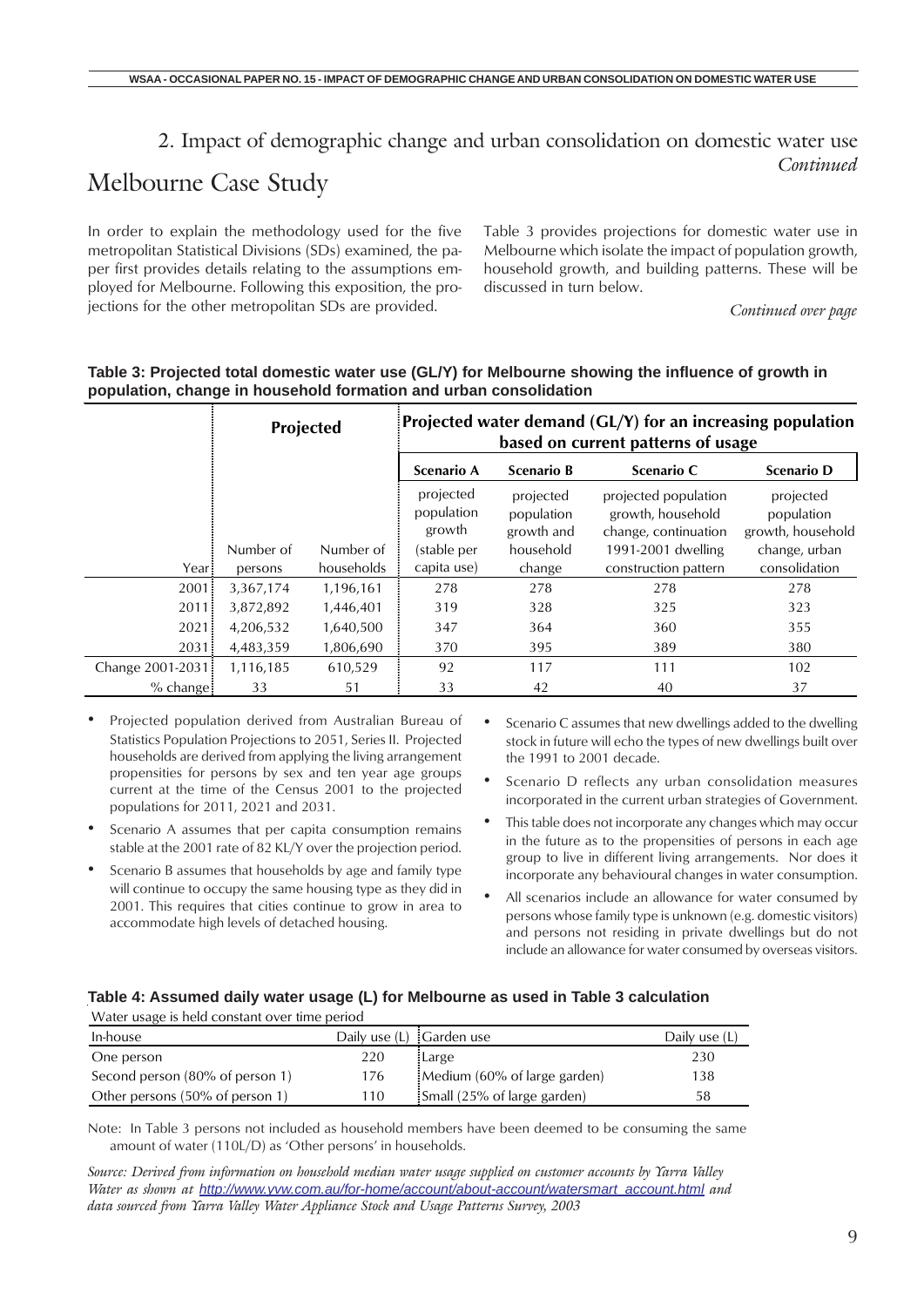The starting point of the projection is the domestic consumption of water in 2001 (Table 2a). It is based on estimates of indoor and outdoor water usage by household and dwelling type for 2001. Table 4 indicates the consumption levels assumed for indoor and outdoor use in Melbourne by persons in each household and by size of garden. The major source for this water usage breakdown is household survey data on water consumption collected by Yarra Valley Water<sup>5</sup> which was adapted for utilisation in this study.6 The total domestic use for Melbourne in 2001, as generated by the modelling and shown in Table 3, is 278 gigalitres per year. This figure is consistent with the average utilisation of water for domestic purposes over the six year period to 2003-04 as derived from *WSAAfacts*. 7 The starting assumption for water use is varied for the other four metropolitan SDs (as shown earlier in Table 2) according to information provided in *WSAAfacts* and other relevant reports of domestic water consumption.<sup>8</sup>

As can be seen, Table 3 provides four scenarios for future domestic water use for Melbourne. The first (Scenario A) is a simple extrapolation of domestic water use should per capita consumption remain unchanged (at the estimated 82 KL/Y current per capita consumption) to the year 2031. Should this be the case, water consumption will increase by the same percentage level as population growth. In Melbourne's case, the population is projected to increase from 3.4 million to 4.5 million (33 per cent) by 2031. On this scenario, domestic water consumption will increase from 278 GL/Y to 370 GL/Y in 2031.

In reality, water use will be affected by any change in the number and size of households relative to population, as well as any changes in dwelling type. The basis for estimates of impacts of these factors is now explored, beginning with household change.

#### **Household change**

In an ageing society, as indicated above, household numbers are expected to increase at a greater rate than population growth. These household numbers were calculated by applying current propensities for persons of different age groups to live in particular household types (couple with children, couple without children, lone parent, lone person and group households, and others).9 For each city, these propensities were derived from the patterns current at the time of 2001 Census. Table 5 shows the outcome for Melbourne. It indicates that the growth in the number of households by 2031 will be 51 per cent, well above the 33 per cent growth in population. The reason for this outcome is that an ageing population generates smaller households because children leave home and couple households become lone person households when one partner dies. This can be seen in Table 5 where the pro-

| Year               | Number of<br>persons | Number of<br><b>Households</b> | Lone person<br>households | Other<br>households | Average<br>household size* |
|--------------------|----------------------|--------------------------------|---------------------------|---------------------|----------------------------|
| 2001               | 3,367,174            | 1,196,161                      | 277,778                   | 918.383             | 2.65                       |
| 2011               | 3,872,892            | 1.446.401                      | 340,987                   | 1,105,414           | 2.51                       |
| 2021               | 4,206,532            | 1,640,500                      | 401,276                   | 1,239,224           | 2.4                        |
| 2031               | 4,483,359            | 1,806,690                      | 463,161                   | 1,343,529           | 2.31                       |
| Increase 2001-2031 | 1,116,185            | 610,529                        | 185,383                   | 425,146             |                            |
| $%$ increase       | 33                   | 51                             | 67                        | 46                  |                            |

**Table 5: Projected number of persons, number of households by lone person and other households, and average household size, and change 2001 to 2031, Melbourne**

\* Note that multiplying the average household size by the number of households will not produce the number of persons because a proportion of the population does not live in households.

<sup>5</sup> See http://www.yvw.com.au/for-home/account/about-account/watersmart\_account.html.

<sup>6</sup> The goal was to replicate WSAA information on Residential GL/Y, Household L/D, Per capita L/D indoor usage and the percentage of household water used outdoors as closely as possible by adjusting the indoor usage of person 1 (in the model, person 2 uses 80% of the amount of water used by person 1 and subsequent persons use 50% of the amount used by person 1). Outdoor usage was also adjusted by the amount used in a large garden (a medium garden uses 60% of a large garden and a small garden uses 25% of a large garden). At the same time the indoor use of person 1 in each of the five metro-politan areas was constrained to 210-240 L/D. Data supplied on Yarra Valley Water accounts for median use for different household and garden sizes were used as a starting point for these assumptions and sourced from Yarra Valley Water Appliance Stock and Usage Patterns Survey, 2003.

<sup>7</sup> The Australian Urban Water Industry, *WSAAfacts 2004*

<sup>8</sup> See, for example, Michael Loh, Peter Coghlan, *Domestic Water Use Study in Perth, Western Australia, 1998-2001*, Water Corporation 2003; *Residential Water Use in Sydney, the Blue Mountains and Illawarra*, op.cit.

<sup>9</sup> The current propensities may not reflect future living arrangements accurately, but to change them involves conjecture on future social patterns.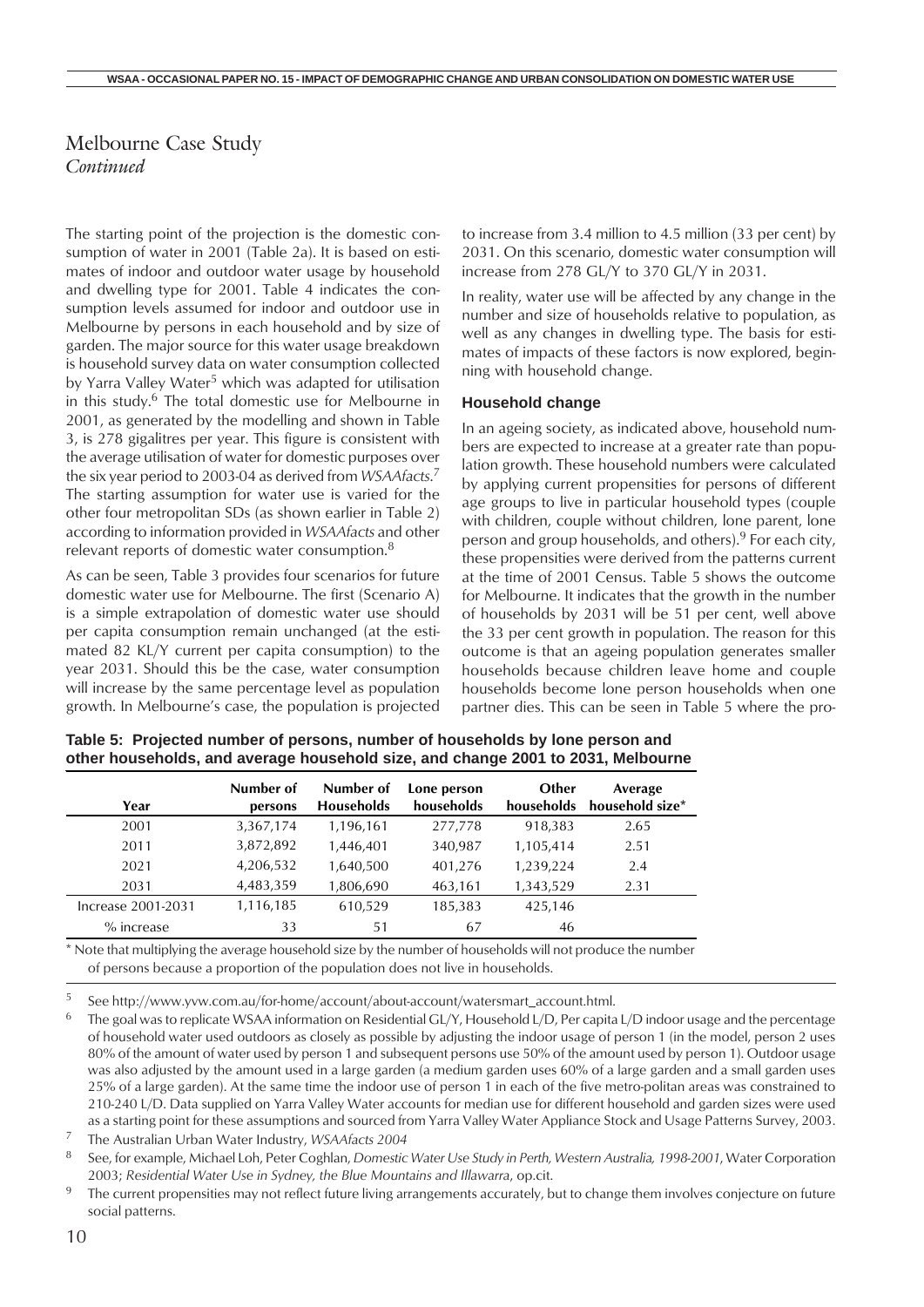jected number of lone person households in Melbourne increases by 67 per cent, compared with the overall rate of household growth of 51 per cent. One consequence is that the average household size in Melbourne drops from 2.65 in 2001 to 2.31 in 2031.

The model also takes account of dwelling type preferences for each age group and family type as of 2001. This is projected forward for each of the three decades. Because persons, particularly older persons, had a relatively high propensity to occupy detached houses with gardens in 2001, this assumption does generate a slight increase in the proportion of households who occupy detached houses over the 2001 to 2031 period. Even though this does affect domestic water use relative to the base population Scenario A somewhat, the overall impact on water consumption is marginal.

The implication of these household projections for domestic water use is shown in Scenario B of Table 3. Domestic water use grows by 42 per cent rather than 33 per cent in the population growth scenario, but falls short of the projected 51 per cent growth in the number of households.

Under Scenario B, outdoor use will grow about the same pace as the number of households because there is little change in the proportion of dwellings with gardens (Table 6). The explanation for the projected 42 per cent rate of growth is related to indoor use patterns. Total water use indoors does not grow as fast as the growth in total household numbers because of the projected decline in household size. On the other hand, this effect is counteracted to a degree because of the contraction of household size – there are more households of one or two members, and thus the per capita consumption of the persons in each household will be higher.

In addition, as the population ages, the numbers of persons living outside households (as in institutional care) increase. It is assumed that their water consumption is relatively low (equivalent to a third person in a household).

Nonetheless, the effect of household change is to add a significant additional component to metropolitan domestic demand over the projected period (other things being equal).

#### **Implications of urban consolidation**

In most Australian metropolises, the respective State planning authorities propose to implement policies aimed at increasing urban consolidation. Also, particularly for Sydney, geographical barriers limit the spread of detached housing estates on the fringe. To the extent that these factors result in an increasing proportion of apartments (particularly in multi-storey blocks) in the dwelling stock, then the average household use of water should decline because of the absence of outdoor gardens. Urban consolidation policies could also result in a reduction in the size of gardens surrounding detached houses, should the planning regulations, and/or geographical constraints, lead to smaller block sizes in new estates. The trend towards larger houses which cover a greater proportion of the site will also reduce garden size.

Two different urban consolidation scenarios are provided. The first, shown in Scenario C of Table 3, assumes that the pattern of dwelling construction in the decade 1991 to 2001 in each of the five cities will be maintained over the next three decades. In the cases of Melbourne, Sydney and Brisbane, the overall proportion of detached dwellings will decline and the share of medium and high density dwellings will increase. Under Scenario C, the changes in Adelaide and Perth are not so marked.

Table 6, Scenario C, presents the outcome of this assumption for Melbourne. It shows that the overall proportion of houses in the dwelling stock drops from 75 per cent in 2001 to 69 per cent in 2031. On the other hand, the proportion of the dwelling stock which is composed of semidetached dwellings increases from 10 to 12 per cent, oneto-two storey flats increase from 9 per cent to 12 per cent and three-storey-or-higher flats increase from 5 to 6 per cent.

The consequence for Melbourne under Scenario C (see Table 3) is that domestic water consumption grows by 40 per cent between 2001 and 2031. This is slightly lower than the 42 per cent projected growth under Scenario B. The reason for the lower figure is primarily that the proportion of dwellings with gardens declines because of the increase in the share of medium and high density dwellings.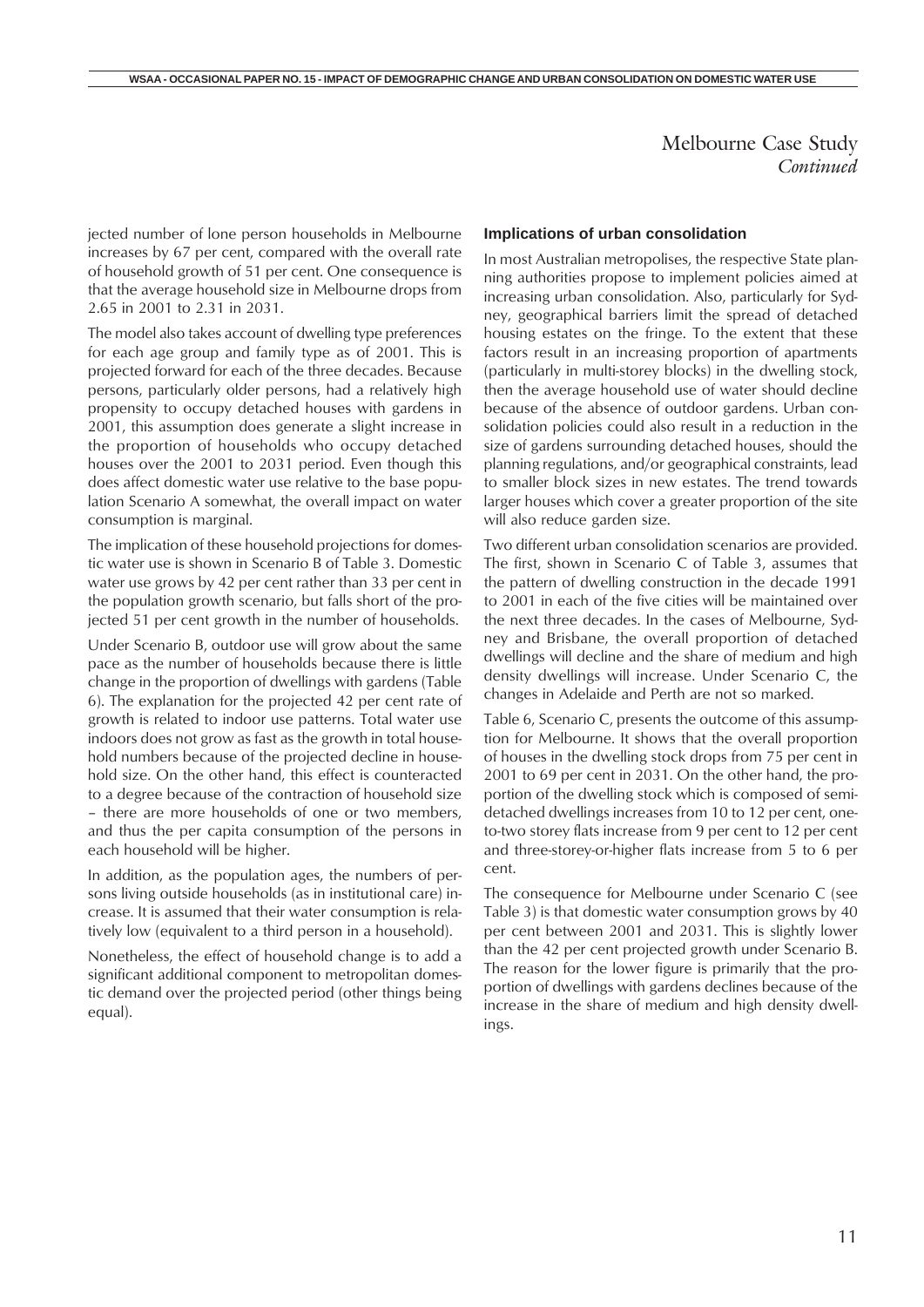The second urban consolidation scenario (Scenario D) projects the implications for domestic water consumption should the Melbourne 2030 planning scheme achieve its aspiration to promote the construction of apartments in Activity Centres and reduce the proportion of the new dwelling stock built on greenfield estates.

Melbourne 2030 will permit the construction of multi-storey flats and apartments across some 119 nodes of commercial and transport activity across Melbourne. Should the urban consolidation aspiration be achieved, the proportion of dwellings which are houses as of 2011, 2021 and 2031 will drop much more sharply than in Scenario C. In the latter, by 2031 the share of houses in the dwelling stock was projected to fall to 69 per cent. However, in Scenario D this share is projected to fall to 64 per cent of the dwelling stock. Because of the assumption that the Activity Centre policy will succeed, the share of the dwellings which are three-storey flats or higher is projected to be 12 per cent by 2031, compared with 6 per cent in Scenario C.

Under Scenario D it is anticipated that the proportion of houses with large gardens will decline and that the proportion of one-to-two storey flats with gardens will also diminish. This is because, under the consolidation scenario, block sizes for detached houses will tend to be smaller, and, in the case of one-to-two storey flats, more will be two-storey and thus lack their own garden. In regard to flats of three storeys or higher, it is assumed that, under all scenarios, individual dwellings do not have a garden.

| Table 6: Assumptions about dwelling and garden characteristics used |  |
|---------------------------------------------------------------------|--|
| in Scenarios B, C and D, Melbourne                                  |  |

|                                              |      | <b>Scenario B</b>               | Scenario C                    | <b>Scenario D</b>         |
|----------------------------------------------|------|---------------------------------|-------------------------------|---------------------------|
| <b>Built environment factors influencing</b> | Year | Continuation                    | Continuation                  | Urban                     |
| outdoor usage                                |      | 2001 current housing<br>pattern | building pattern<br>1991-2001 | consolidation<br>policies |
| % dwellings which are houses                 | 2001 | 75%                             | 75%                           | 75%                       |
|                                              | 2011 | 75%                             | 72%                           | 71%                       |
|                                              | 2021 | 75%                             | 70%                           | 67%                       |
|                                              | 2031 | 75%                             | 69%                           | 64%                       |
| % houses with large garden                   | 2001 | 65%                             | 65%                           | 65%                       |
| (other houses assumed to have                | 2011 | 65%                             | 65%                           | 62%                       |
| medium size garden)                          | 2021 | 65%                             | 65%                           | 60%                       |
|                                              | 2031 | 65%                             | 65%                           | 59%                       |
| % dwellings which are semi-detached          | 2001 | 10%                             | 10%                           | 10%                       |
| (assumed to have medium size garden)         | 2011 | 10%                             | 11%                           | 12%                       |
|                                              | 2021 | 10%                             | 12%                           | 13%                       |
|                                              | 2031 | 10%                             | 12%                           | 14%                       |
| % dwellings which are 1-2 storey flats       | 2001 | 9%                              | 9%                            | 9%                        |
|                                              | 2011 | 9%                              | 10%                           | 10%                       |
|                                              | 2021 | 9%                              | 11%                           | 10%                       |
|                                              | 2031 | 9%                              | 12%                           | 10%                       |
| % 1-2 storey flats with garden               | 2001 | 65%                             | 65%                           | 65%                       |
| (assumed to be small garden)                 | 2011 | 65%                             | 63%                           | 60%                       |
|                                              | 2021 | 65%                             | 61%                           | 55%                       |
|                                              | 2031 | 65%                             | 59%                           | 50%                       |
| % dwellings which are 3+ storey flats        | 2001 | $5\%$                           | $5\%$                         | $5\%$                     |
|                                              | 2011 | $4\%$                           | $5\%$                         | 6%                        |
|                                              | 2021 | 4%                              | 6%                            | 9%                        |
|                                              | 2031 | $4\%$                           | $6\%$                         | 12%                       |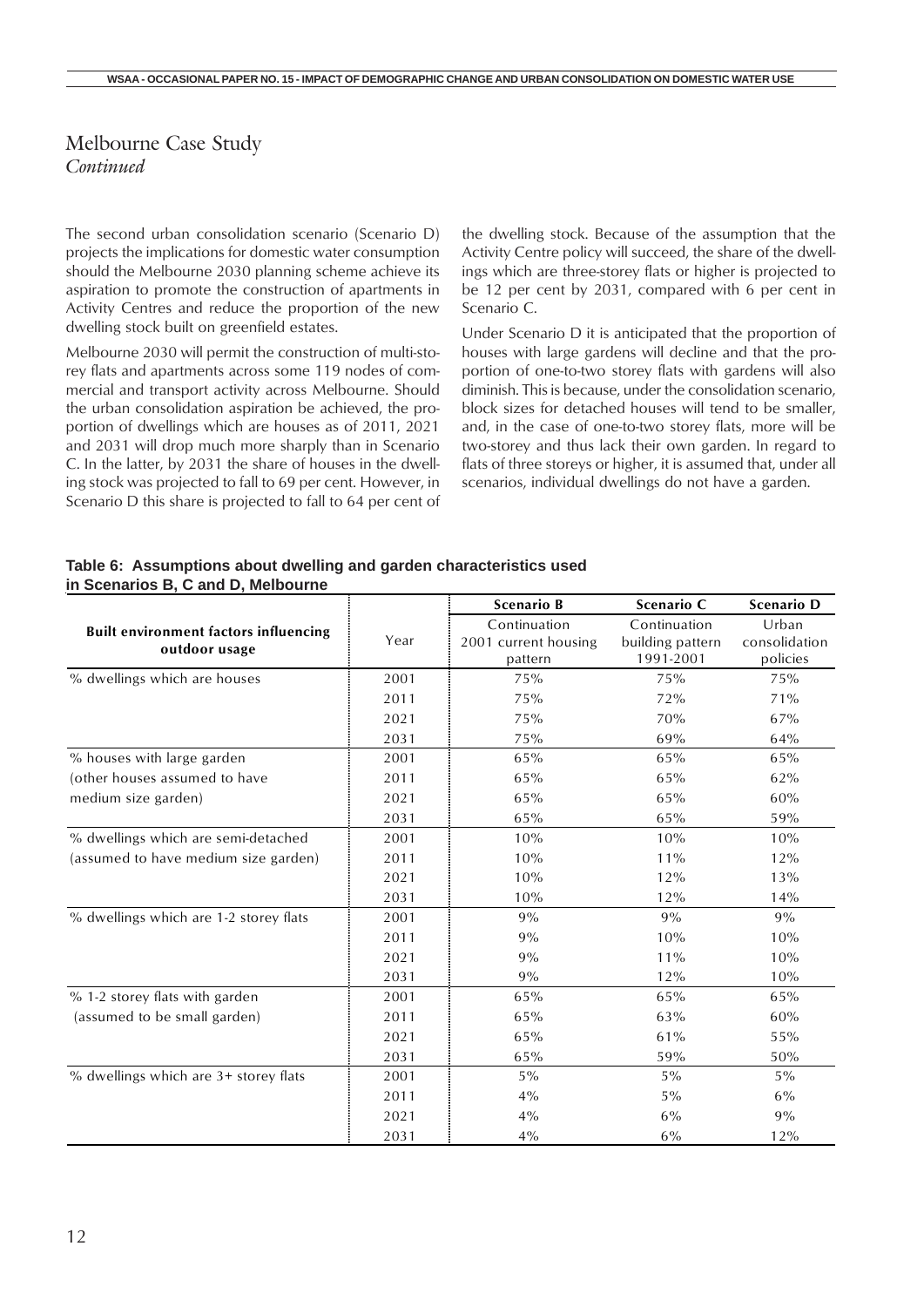<span id="page-12-0"></span>The impact of these assumptions is shown for Melbourne in Table 6 under Scenario D. For example, in the case of houses, the proportion with a large garden is 65 per cent in 2001 but falls to 59 per cent in 2031. There are no accurate statistics on this issue. The assumption used in this report is that large gardens in Australia's cities are found where block sizes are over 600 square metres. In recent years, however, lot sizes on the frontier in Melbourne<sup>10</sup> (and other cities in Australia) have trended below 600 square metres at the same time as the size of houses in terms of site coverage has increased.

The implication of these changes in dwelling characteristics under the urban consolidation Scenario D for water consumption is that total domestic water consumption increases by 37 per cent between 2001 and 2031, instead of the 40 per cent under Scenario C and 42 per cent under Scenario B. Thus it is projected that urban consolidation will reduce water consumption, mainly because the additional multi-storey flats will not add to outdoor water use. Another less significant contributor to reducing water consumption in the consolidation scenario is the decreased garden sizes associated with new detached houses.

In practice, the effect of changes in dwelling structure between 2001 and 2031 on water use is likely to lie somewhere between the projections under Scenario B and Scenario D. The outcome may well be closer to the 40 per cent projected growth rate (that assumes that the 1991 to 2001 pattern of dwelling construction will be maintained), because the Melbourne 2030 planning template is aspirational rather than prescriptive. The Urban Growth Boundary is flexible, in that the Victorian Government has made it clear that if land on the fringe falls short of a 15 year supply benchmark, then further land will be allocated for such development. Likewise, in regard to Activity Centres, developers will have the statutory right to construct apartments in these centres, but this is only likely to occur if they can find willing customers. Our analysis elsewhere concluded that relatively few households would wish to make a move into apartment living in an Activity Centre.<sup>11</sup>

#### **Summary**

In the case of Melbourne, the impact of population growth is fundamental in shaping projected domestic water consumption. The city will have to provide for a major increase in water for its domestic users if there are no changes in per capita and household water usage. The ageing of the city's population and the consequence growth in household numbers adds a further component to the projected water consumption; increasing it to 42 per cent. If the urban consolidation policies articulated by the Victorian Government are successful, they will reduce the growth in the domestic consumption of water to an increase of 37 per cent on the present usage. This is close to, but still above, the 33 per cent growth anticipated if the only factor shaping demand was population growth.

Even under the unlikely Scenario D circumstance, there will be an increase in demand for water for domestic purposes over the 2001 to 2031 period of 102 GL/Y. WSAA estimates that domestic consumption accounts for about 55 per cent of total water usage in Melbourne. It is likely that, as population grows, there will also be growth in demand from industry, commerce and government. The estimated yield of Melbourne's water supply system is 566 GL/Y and on average Melbourne uses 480 GL/Y.12 The projected increase in domestic demand of 102 GL/Y will alone take consumption to 582 GL/Y, which is above the currently available water supply for Melbourne. In the absence of new sources of supply, and if current reliability of supply service standards is to be maintained, there will have to be major cut backs in per capita water use, as the Victorian Government has already flagged.

<sup>10</sup> Bob Birrell, Kevin O'Connor, Virginia Rapson and Ernest Healy, *Melbourne 2030: Planning Rhetoric Versus Urban Reality*, Monash University ePress, 2005, Chapter 3, p.5 and Chapter 5, pp. 27-28

 $11$  ibid., Chapter 4, pp. 6-16

<sup>12</sup> Nancy. F. Millis, 'Urban water cycle', in CEDA, *Water and the Australian Economy*, Growth no. 52, March 2004, p. 55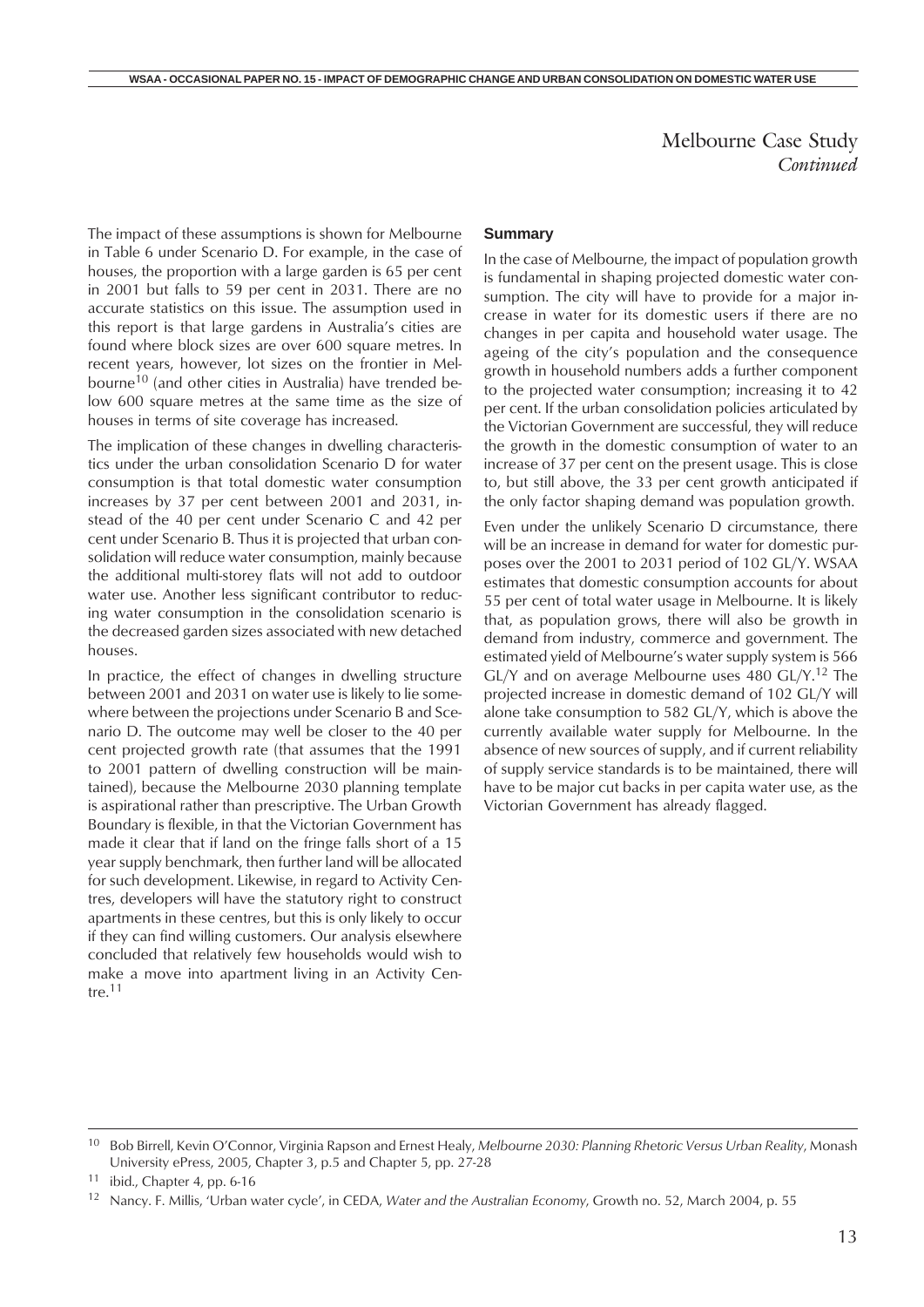## Sydney Case Study

The per capita water usage in Sydney is higher than for Melbourne for both indoor and outdoor water use (see Table 2a).13 The data is for the average usage of the last six years. Current water usage is lower than the six-year average because of the recent restrictions on outdoor water use in Sydney.

Sydney's population is projected to grow by 1.3 million between 2001 and 2031<sup>14</sup>. This represents a growth of 33 per cent, which almost identical to the increase projected for Melbourne. The population based scenario and the three other scenarios for Sydney are shown in Table 7.

Scenario B, which reflects changes in household composition, indicates that domestic water consumption will be considerably higher (43 per cent) than in Scenario A (33 per cent), as shown in Table 7. The pattern is very similar to that of Melbourne. Though household size in Sydney (2.71) is marginally higher than in Melbourne (2.65) as of 2001, and remains so until 2031, the rate of change in the direction of smaller households is identical.

Sydney is notable, however, in the impact of the two consolidation scenarios. They imply much sharper trends towards medium and high density dwellings.

| Table 7: Projected domestic water use (GL/Y) for Sydney showing the influence of growth in population, |  |
|--------------------------------------------------------------------------------------------------------|--|
| change in household formation and urban consolidation                                                  |  |

|                  |           | <b>Projected</b> | Projected water demand (GL/Y) for an increasing population<br>based on current patterns of usage |                                       |                                                                   |                                 |  |
|------------------|-----------|------------------|--------------------------------------------------------------------------------------------------|---------------------------------------|-------------------------------------------------------------------|---------------------------------|--|
|                  |           |                  | <b>Scenario A</b>                                                                                | <b>Scenario B</b>                     | Scenario C                                                        | <b>Scenario D</b>               |  |
|                  |           |                  | projected<br>population<br>growth                                                                | projected<br>population<br>growth and | projected population<br>growth, household<br>change, continuation | projected<br>population growth, |  |
|                  | Number of | Number of        | (stable per                                                                                      | household                             | 1991-2001 dwelling                                                | household change,               |  |
| Year             | persons   | households       | capita use)                                                                                      | change                                | construction pattern                                              | urban consolidation             |  |
| 2001             | 3,961,391 | 1,366,325        | 366                                                                                              | 366                                   | 366                                                               | 368                             |  |
| 2011             | 4,539,267 | 1,652,308        | 420                                                                                              | 433                                   | 425                                                               | 425                             |  |
| 2021.            | 4,924,659 | 1,871,715        | 455                                                                                              | 481                                   | 468                                                               | 465                             |  |
| 2031             | 5,253,148 | 2,065,470        | 486                                                                                              | 522                                   | 504                                                               | 498                             |  |
| Change 2001-2031 | 1,291,757 | 699,145          | 119                                                                                              | 156                                   | 138                                                               | 130                             |  |
| $%$ change       | 33        | 51               | 33                                                                                               | 43                                    | 38                                                                | 35                              |  |

- Projected population derived from Australian Bureau of Statistics Population Projections to 2051, Series II.
- Projected households are derived from applying the living arrangement propensities for persons by sex and ten year age groups current at the time of the Census 2001 to the projected populations for 2011, 2021 and 2031.
- Scenario A assumes that per capita consumption remains stable at the 2001 rate of 92 KL/Y over the projection period.
- Scenario B assumes that households by age and family type will continue to occupy the same housing type as they did in 2001. This requires that cities continue to grow in area to accommodate high levels of detached housing.
- Scenario C assumes that new dwellings added to the dwelling stock in future will echo the types of new dwellings built over the 1991 to 2001 decade.
- Scenario D reflects any urban consolidation measures incorporated in the current urban strategies of Government.
- This table does not incorporate any changes which may occur in the future as to the propensities of persons in each age group to live in different living arrangements. Nor does it incorporate any behavioural changes in water consumption.
- All scenarios include an allowance for water consumed by persons whose family type is unknown (e.g. domestic visitors) and persons not residing in private dwellings but do not include an allowance for water consumed by overseas visitors.

 $\frac{13}{13}$  It is not clear why this is the case but one reason may be the high proportion of unmetered dwellings (units and apartments) in Sydney which is related to higher water use (reported by the Auditor General's Report Performance Audit, *Planning for Sydney's Water Needs*, May 2005*)*. Another factor could be that most tenants in Sydney do not pay a volumetric charge for water, whereas in Victoria tenants pay the volumetric component of the water bill (WSAA, personal communication).

<sup>14</sup> As previously outlined, this population projection is based on the ABS Sydney SD, which does not correspond to Sydney Water's operational boundary. For instance, the Sydney SD includes the local government areas of Gosford and Wyong (which are outside of Sydney Water's operational boundary), but excludes the Illawarra AD which is serviced by Sydney Water. For this reason comparisons with population projections in this paper based on the Sydney SD, are problematic.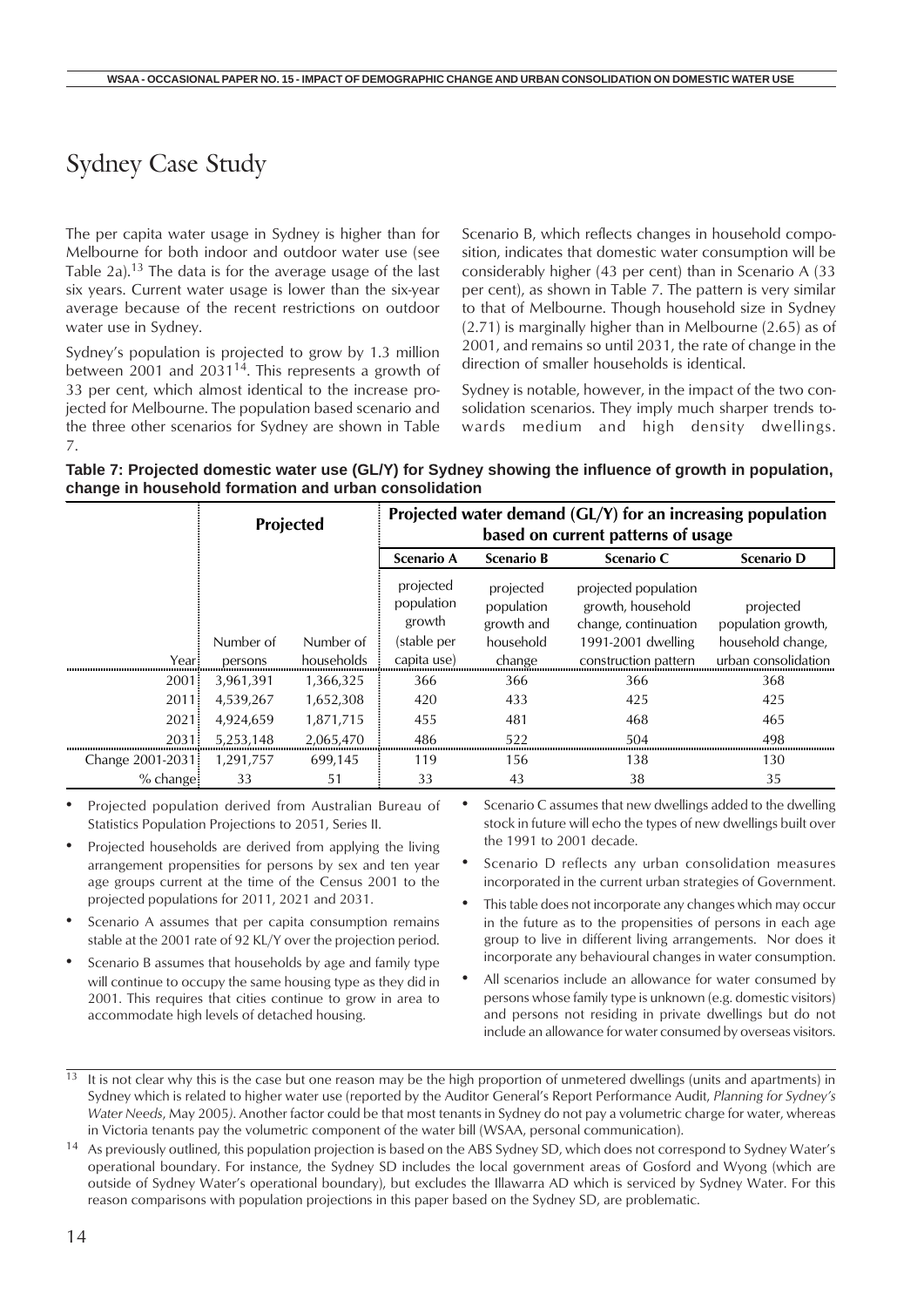Sydney Case Study *Continued*

<span id="page-14-0"></span>Under Scenario C, which projects the water consumption where the construction pattern of the decade 1991 to 2001 is maintained, domestic water consumption drops more than in Melbourne (40 per cent) to 38 per cent. As indicated in Table 10, the proportion of houses in the dwelling stock drops from 65 per cent in 2001 to 56 per cent in 2031.

Under Scenario D where it has been assumed that there is a continued decline in the proportion of houses constructed in each of the three decades to 2031, the proportion of the dwelling stock in the form of houses drops from 65 per cent in 2001 to 53 per cent in 2031. It is also assumed in this scenario that the major point of growth in the dwelling stock is in dwellings that are buildings of three storeys or higher. These are projected to grow from 16 per cent of the dwelling stock in 2001 to 24 per cent in 2031. Under this scenario and Scenario C, the proportion of houses with large gardens also declines. The effect of these assumptions is that the increase in domestic water use in Sydney under Scenario D falls by a further three percentage points, relative to Scenario C, to 35 per cent.

Even under Scenario D, the total projected growth for domestic use by 2031 is 130 GL/Y. Sydney already faces supply problems because the system yield from the existing water storage is around 600 GL/Y. This figure approximates the actual use of water in Sydney for domestic use (around 62 per cent) and other uses (27 per cent) (plus losses of 11 per cent).<sup>15</sup> In other words, in the absence of severe reductions in per capita water use by domestic (and other) consumers, major new sources of supply will be required well before 2031.

Further urban consolidation is inevitable in Sydney regardless of government policy on the matter because there are severe geographical constraints on the extension of the suburban frontier in Sydney. These reflect the presence of National Parks, the Blue Mountains and the Nepean-Hawkesbury drainage system. There is simply much less space for detached housing estates on the urban frontier than is the case with the other State capital cities. It may well be that Scenario D represents a likely outcome for Sydney.

The assumptions underlying the projections in Table 7 are shown in Tables 8, 9 and 10.

| Table 8: Assumed daily water usage (L) used in Table 7 |  |
|--------------------------------------------------------|--|
| calculation, Sydney                                    |  |

Water usage is held constant over time period

| In-house      | Daily use (L) Carden use |        | Daily use (L) |
|---------------|--------------------------|--------|---------------|
| One person    | 240                      | Large  | 340           |
| Second person | 192                      | Medium | 204           |
| Other persons | 120                      | Small  | 85            |

Note: In Table 7 persons not included as household members have been deemed to be consuming the same amount of water (120L/D) as 'Other persons' in households.

| Year               | Number of<br>persons | Number of<br><b>Households</b> | Lone person<br>households | Other<br>households | Average<br>household size* |
|--------------------|----------------------|--------------------------------|---------------------------|---------------------|----------------------------|
| 2001               | 3,961,391            | 1,366,325                      | 305,676                   | 1,060,649           | 2.71                       |
| 2011               | 4,539,267            | 1,652,308                      | 373,179                   | 1,279,130           | 2.56                       |
| 2021               | 4,924,659            | 1,871,715                      | 438,958                   | 1,432,757           | 2.44                       |
| 2031               | 5,253,148            | 2,065,470                      | 509,154                   | 1,556,316           | 2.36                       |
| Increase 2001-2031 | 1,291,757            | 699,145                        | 203,478                   | 495,667             |                            |
| $%$ increase       | 33                   | 51                             | 67                        | 47                  |                            |

**Table 9: Projected number of persons, number of households by lone person and other households, and average household size, and change 2001 to 2031, Sydney**

\* Note that multiplying the average household size by the number of households will not produce the number of persons because a proportion of the population does not live in households.

<sup>15</sup> Auditor General's Report Performance Audit, *Planning for Sydney's Water Needs*, May 2005, p. 14, p. 20. While Sydney Water's Annual Report indicates that 11.7 per cent of water released from its reservoirs is 'unaccounted for', its 'real losses' are estimated at 9.3 per cent (*Sydney Morning Herald*, 31 May 2005, p. 7).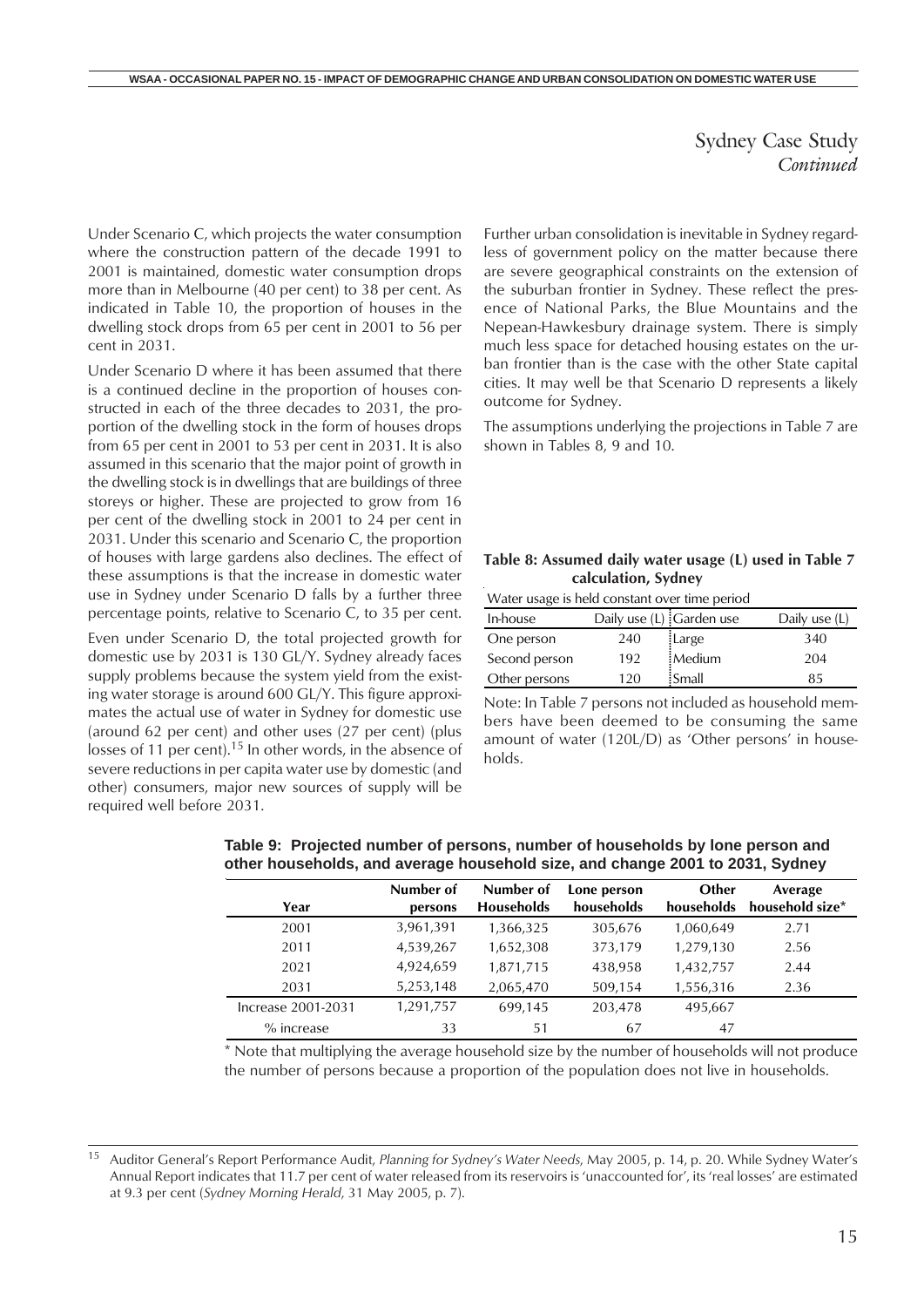### Sydney Case Study *Continued*

#### **Table 10: Assumptions about dwelling and garden characteristics used in Scenarios B, C and D, Sydney**

|                                                               |      | <b>Scenario B</b>    | Scenario C       | Scenario D    |
|---------------------------------------------------------------|------|----------------------|------------------|---------------|
|                                                               |      | Continuation         | Continuation     | Urban         |
| <b>Built environment factors influencing</b><br>outdoor usage |      | 2001 current housing | building pattern | consolidation |
|                                                               | Year | pattern              | 1991-2001        | policies      |
| % dwellings which are houses                                  | 2001 | 65%                  | 65%              | 65%           |
|                                                               | 2011 | 65%                  | 60%              | 59%           |
|                                                               | 2021 | 65%                  | 57%              | 56%           |
|                                                               | 2031 | 66%                  | 56%              | 53%           |
| % houses with large garden                                    | 2001 | 60%                  | 60%              | 60%           |
| (other houses assumed to have                                 | 2011 | 60%                  | 57%              | 57%           |
| medium size garden)                                           | 2021 | 60%                  | 55%              | 55%           |
|                                                               | 2031 | 60%                  | 53%              | 53%           |
| % dwellings which are semi-detached                           | 2001 | 11%                  | 11%              | $11\%$        |
| (assumed to have medium size garden)                          | 2011 | 11%                  | 14%              | 13%           |
|                                                               | 2021 | 11%                  | 15%              | 14%           |
|                                                               | 2031 | 11%                  | 16%              | 14%           |
| % dwellings which are 1-2 storey flats                        | 2001 | $7\%$                | $7\%$            | $7\%$         |
|                                                               | 2011 | $6\%$                | $7\%$            | $7\%$         |
|                                                               | 2021 | $7\%$                | $7\%$            | $7\%$         |
|                                                               | 2031 | $7\%$                | $7\%$            | $8\%$         |
| % 1-2 storey flats with garden                                | 2001 | 55%                  | 55%              | 55%           |
| (assumed to be small garden)                                  | 2011 | 55%                  | 53%              | 50%           |
|                                                               | 2021 | 55%                  | 51%              | 45%           |
|                                                               | 2031 | 55%                  | 49%              | 40%           |
| % dwellings which are 3+ storey flats                         | 2001 | 16%                  | 16%              | 16%           |
|                                                               | 2011 | 16%                  | 18%              | 19%           |
|                                                               | 2021 | 15%                  | 20%              | 22%           |
|                                                               | 2031 | 15%                  | 21%              | 24%           |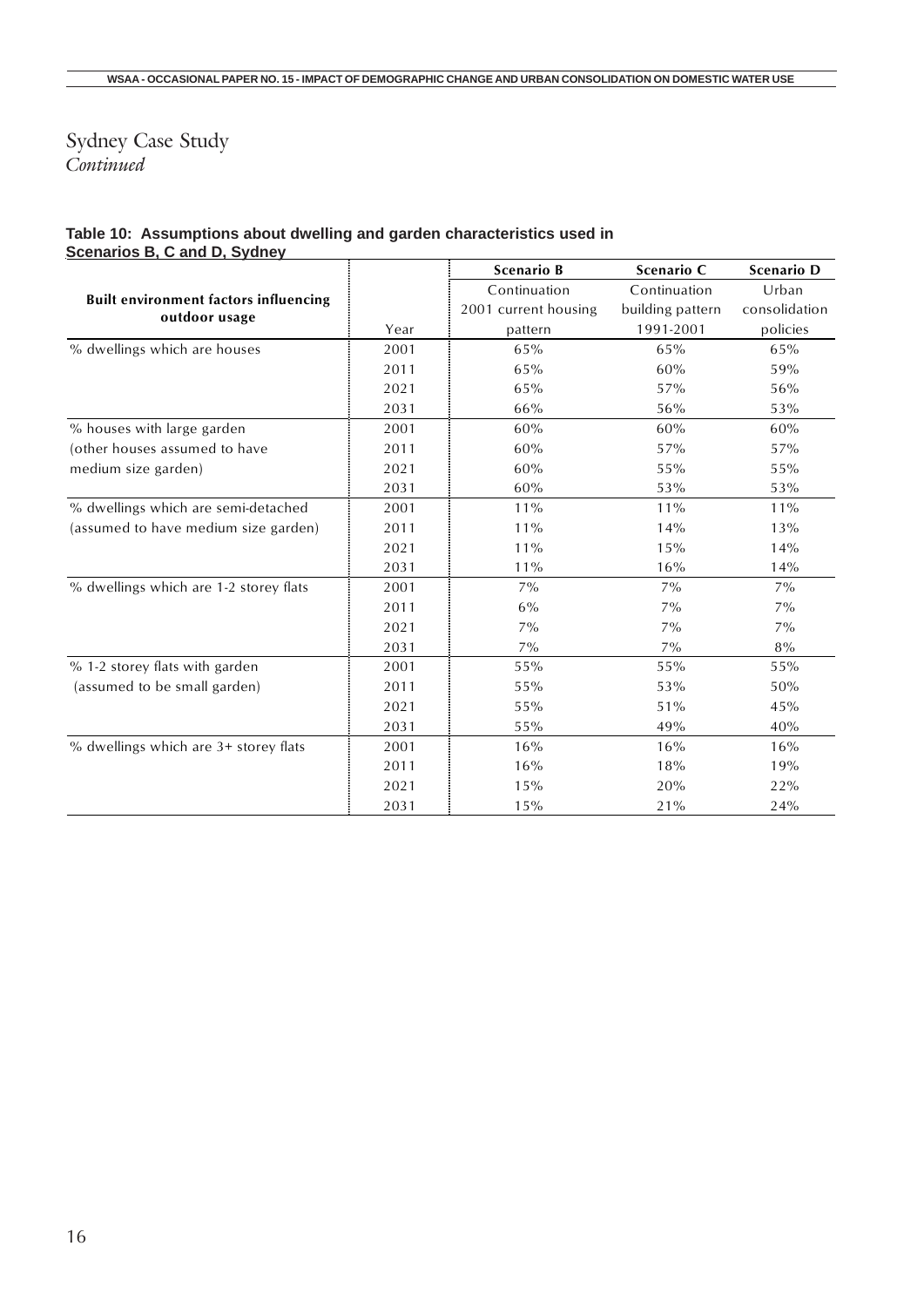### <span id="page-16-0"></span>Greater Brisbane Case Study

As shown in Table 2a, the average household use of water in Greater Brisbane is high relative to Sydney and Melbourne because of the high use of water outdoors. The share of Greater Brisbane's housing stock which is in the form of detached houses is high (81 per cent) compared with Sydney (65 per cent) and Melbourne (75 per cent). (Note that this refers to the Statistical Division of Brisbane, not just the Brisbane City area.)

Because Greater Brisbane's population is projected to grow by 58 per cent from 2001 to 2031, should the current consumption pattern persist, domestic water consumption will also grow rapidly. Table 11 provides the projections under the same set of scenarios as displayed above for Melbourne and Sydney. (The assumptions underlying the Greater Brisbane projections are shown in Tables 12, 13 and 14.) Scenario B indicates that the effect of household change (other things being equal) will be to push up the growth in domestic water use from the 58 per cent of Scenario A to 73 per cent. However, under Scenario C, growth will be lower because the proportion of additional dwellings in the Brisbane Statistical Division over the decade 1991-2001 which were detached houses fell to 69 per cent – a level well below the 81 per cent figure for the 2001 dwelling stock. Should this construction pattern continue, the overall growth in domestic water consumption in the Brisbane SD will be 66 per cent by 2031.

It is possible that the share of detached houses will contract further because the Queensland Government is currently proposing to encourage further urban consolidation. In Scenario D, it is assumed that the effect will be to reduce the proportion of the dwelling stock in the form of detached houses to 71 per cent (compared with 75 per cent in Scenario C), as well as result in the proportion of higher density dwellings and smaller garden size (as detailed in Table 14). The consequence is that the growth in domestic water consumption in the Brisbane SD will be 62 per cent.

|                  |           | <b>Projected</b> | Projected water demand (GL/Y) for an increasing population<br>based on current patterns of usage |                                       |                                                                   |                                 |  |
|------------------|-----------|------------------|--------------------------------------------------------------------------------------------------|---------------------------------------|-------------------------------------------------------------------|---------------------------------|--|
|                  |           |                  | <b>Scenario A</b>                                                                                | <b>Scenario B</b>                     | Scenario C                                                        | <b>Scenario D</b>               |  |
|                  |           |                  | projected<br>population<br>growth                                                                | projected<br>population<br>growth and | projected population<br>growth, household<br>change, continuation | projected<br>population growth, |  |
|                  | Number of | Number of        | (stable per                                                                                      | household                             | 1991-2001 dwelling                                                | household change,               |  |
| Year -           | persons   | households       | capita use)                                                                                      | change                                | construction pattern                                              | urban consolidation             |  |
| 2001             | 1,609,084 | 584,659          | 171                                                                                              | 171                                   | 171                                                               | 171                             |  |
| 2011             | 1.971.551 | 754,757          | 209                                                                                              | 217                                   | 213                                                               | 211                             |  |
| 2021             | 2,272,367 | 912.904          | 241                                                                                              | 258                                   | 250                                                               | 245                             |  |
| 2031             | 2,547,735 | 1,061,859        | 271                                                                                              | 295                                   | 284                                                               | 276                             |  |
| Change 2001-2031 | 938.651   | 477,200          | 100                                                                                              | 125                                   | 113                                                               | 105                             |  |
| $%$ change       | 58        | 82               | 58                                                                                               | 73                                    | 66                                                                | 62                              |  |

**Table 11: Projected domestic water use (GL/Y) for Greater Brisbane showing the influence of growth in population, change in household formation and urban consolidation**

• Projected population derived from Australian Bureau of Statistics Population Projections to 2051, Series II. Projected households are derived from applying the living arrangement propensities for persons by sex and ten year age groups current at the time of the Census 2001 to the projected populations for 2011, 2021 and 2031.

- Scenario A assumes that per capita consumption remains stable at the 2001 rate of 106 KL/Y over the projection period.
- Scenario B assumes that households by age and family type will continue to occupy the same housing type as they did in 2001. This requires that cities continue to grow in area to accommodate high levels of detached housing.

• Scenario C assumes that new dwellings added to the dwelling stock in future will echo the types of new dwellings built over the 1991 to 2001 decade.

- Scenario D reflects any urban consolidation measures incorporated in the current urban strategies of Government.
- This table does not incorporate any changes which may occur in the future as to the propensities of persons in each age group to live in different living arrangements. Nor does it incorporate any behavioural changes in water consumption.
- All scenarios include an allowance for water consumed by persons whose family type is unknown (e.g. domestic visitors) and persons not residing in private dwellings but do not include an allowance for water consumed by overseas visitors.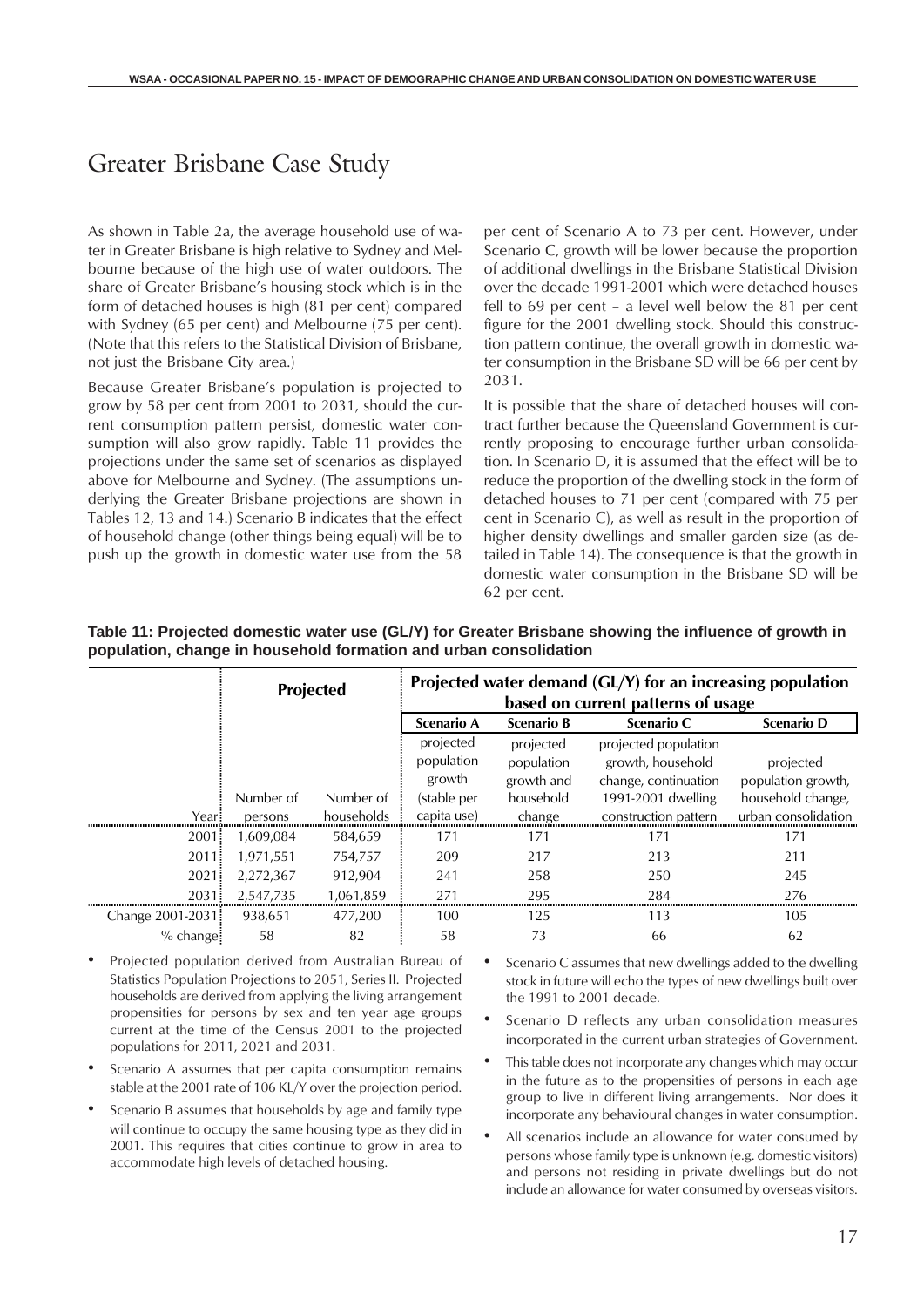#### Greater Brisbane Case Study *Continued*

### **Table 12: Assumed daily water usage (L) used in Table 11 calculation, Greater Brisbane**

| Water usage is held constant over time period |                          |        |               |  |  |  |  |
|-----------------------------------------------|--------------------------|--------|---------------|--|--|--|--|
| In-house                                      | Daily use (L) Garden use |        | Daily use (L) |  |  |  |  |
| One person                                    | 210                      | Large  | 450           |  |  |  |  |
| Second person                                 | 168                      | Medium | 270           |  |  |  |  |
| Other persons                                 | 105                      | Small  | 113           |  |  |  |  |
|                                               |                          |        |               |  |  |  |  |

Note: In Table 11 persons not included as household members have been deemed to be consuming the same amount of water (105L/D) as 'Other persons' in households.

| Table 13: Projected number of persons, number of households by lone person and other<br>households, and average household size, and change 2001 to 2031, Greater Brisbane |           |                   |             |            |                 |  |  |  |
|---------------------------------------------------------------------------------------------------------------------------------------------------------------------------|-----------|-------------------|-------------|------------|-----------------|--|--|--|
|                                                                                                                                                                           | Number of | Number of         | Lone person | Other      | Average         |  |  |  |
| Year                                                                                                                                                                      | persons   | <b>Households</b> | households  | households | household size* |  |  |  |
| 2001                                                                                                                                                                      | 1.609.084 | 584.659           | 133,646     | 451.013    | 2.62            |  |  |  |
| 2011                                                                                                                                                                      | 1.971.551 | 754,757           | 175,940     | 578.817    | 2.48            |  |  |  |
| 2021                                                                                                                                                                      | 2,272,367 | 912.904           | 223,550     | 689,354    | 2.35            |  |  |  |

2031 2,547,735 1,061,859 274,234 787,625 2.26

Note that multiplyng the average ousehold size by he number of ouseholds will not produce the number of persons because a proportion of the population does not live in households.

### **Table 14: Assumptions about dwelling and garden characteristics used in**

Increase 2001-2031 938,651 477,200 140,588 336,612 % increase 58 82 105 75

**Scenarios B, C and D, Greater Brisbane**

|                                                               |      | <b>Scenario B</b>    | Scenario C       | Scenario D    |
|---------------------------------------------------------------|------|----------------------|------------------|---------------|
|                                                               |      | Continuation         | Continuation     | Urban         |
| <b>Built environment factors influencing</b><br>outdoor usage |      | 2001 current housing | building pattern | consolidation |
|                                                               | Year | pattern              | 1991-2001        | policies      |
| % dwellings which are houses                                  | 2001 | 81%                  | 81%              | 81%           |
|                                                               | 2011 | 81%                  | 78%              | 77%           |
|                                                               | 2021 | 81%                  | 76%              | 74%           |
|                                                               | 2031 | 81%                  | 75%              | 71%           |
| % houses with large garden                                    | 2001 | 80%                  | 80%              | 80%           |
| (other houses assumed to have                                 | 2011 | 80%                  | 74%              | 71%           |
| medium size garden)                                           | 2021 | 80%                  | 70%              | 64%           |
|                                                               | 2031 | 80%                  | 66%              | 60%           |
| % dwellings which are semi-detached                           | 2001 | $7\%$                | $7\%$            | $7\%$         |
| (assumed to have medium size garden)                          | 2011 | $6\%$                | 9%               | 9%            |
|                                                               | 2021 | $7\%$                | 11%              | $11\%$        |
|                                                               | 2031 | $7\%$                | 12%              | 13%           |
| % dwellings which are 1-2 storey flats                        | 2001 | $6\%$                | 6%               | $6\%$         |
|                                                               | 2011 | 6%                   | 6%               | 6%            |
|                                                               | 2021 | 6%                   | 6%               | 6%            |
|                                                               | 2031 | $6\%$                | $5\%$            | $7\%$         |
| % 1-2 storey flats with garden                                | 2001 | 90%                  | 90%              | 90%           |
| (assumed to be small garden)                                  | 2011 | 90%                  | 88%              | 85%           |
|                                                               | 2021 | 90%                  | 86%              | 80%           |
|                                                               | 2031 | 90%                  | 84%              | 75%           |
| % dwellings which are 3+ storey flats                         | 2001 | $5\%$                | $5\%$            | $5\%$         |
|                                                               | 2011 | $5\%$                | 6%               | 6%            |
|                                                               | 2021 | 5%                   | 6%               | $7\%$         |
|                                                               | 2031 | $5\%$                | $7\%$            | $8\%$         |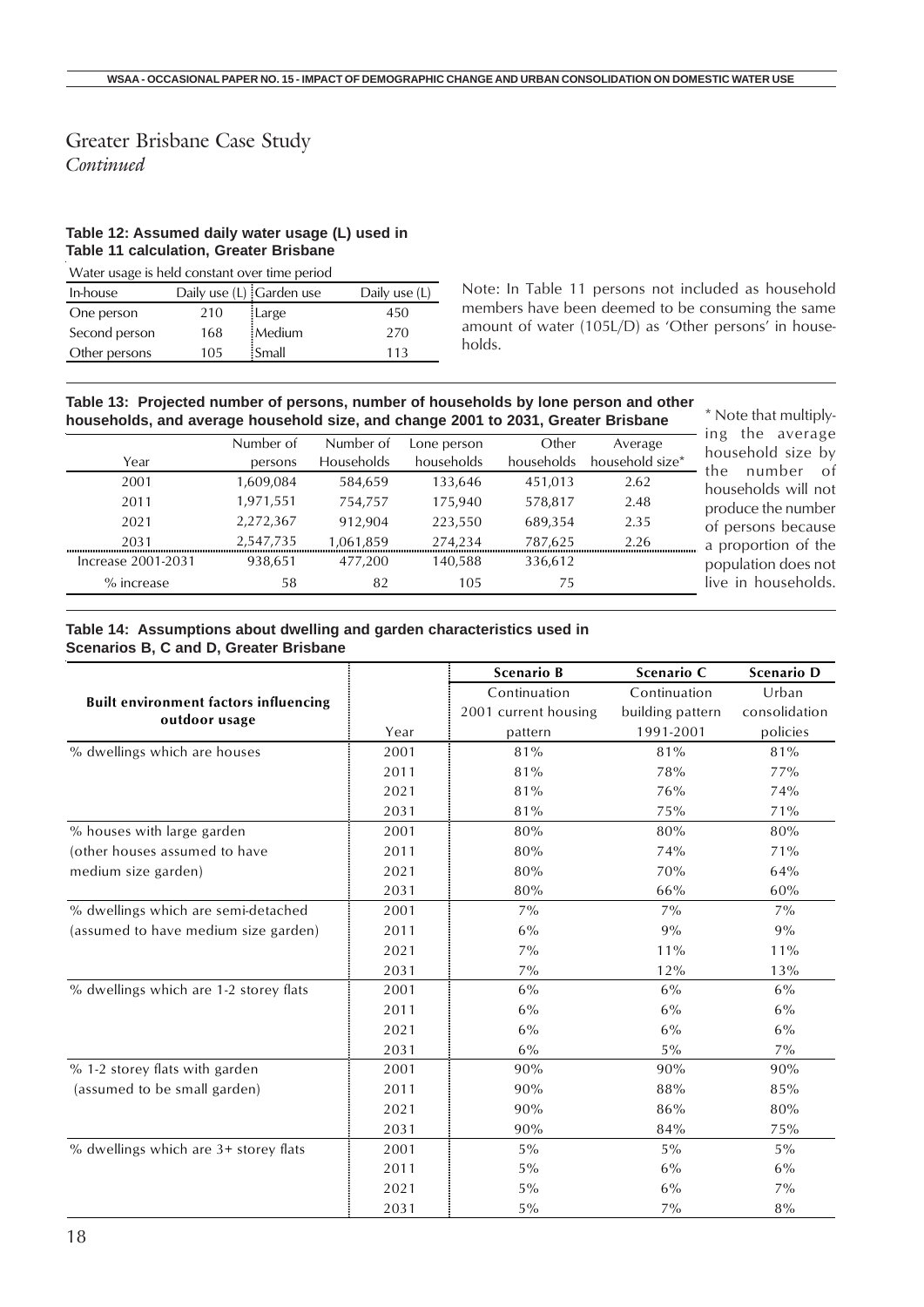### <span id="page-18-0"></span>Adelaide Case Study

Water consumption levels in Adelaide per household are relatively high because of the extensive use of water outdoors. However, by contrast with the other metropolitan areas considered in this report, Adelaide faces low increases in demand for water because of the relatively low rate of projected population growth.

Population growth is expected to be around 13 per cent by 2031. However, household growth in Adelaide is expected to be much faster relative to population growth than is the case in the other metropolises because of the high average age of Adelaide's population. For example, Table 15 shows that the number of households will grow almost twice as fast as population in Adelaide. By comparison, in Sydney the number of households grows only around one and a half times as fast as the population.

The implication of this household growth for water use can be seen under Scenario B which indicates that, as a consequence of household change, domestic water consumption will grow by 20 per cent. In Adelaide the effects of changes in dwelling type shown in Scenarios C and D are very limited. Even under the urban consolidation Scenario D, domestic water use grows by 18 per cent. One reason is that the recent pattern of dwelling construction in Adelaide approximates the existing dwelling stock. Another more important factor is, because population growth is low, the extent of anticipated new dwelling construction is also low. Thus, even though it has been assumed in Scenario D that the share of detached houses constructed over the next three decades will fall sharply from 76 per cent of the 1991-2001 decade to 50 per cent by the decade 2021-2031, this assumption has only a minor impact on domestic water use in Adelaide.

The assumptions underlying the projections in Table 15 are shown in Tables 16, 17 and 18.

|                  |                      | <b>Projected</b>        |                                                                 |                                                              | Projected water demand $(GL/Y)$ for an increasing population<br>based on current patterns of usage              |                                                                             |
|------------------|----------------------|-------------------------|-----------------------------------------------------------------|--------------------------------------------------------------|-----------------------------------------------------------------------------------------------------------------|-----------------------------------------------------------------------------|
|                  |                      |                         | <b>Scenario A</b>                                               | <b>Scenario B</b>                                            | Scenario C                                                                                                      | <b>Scenario D</b>                                                           |
| Year             | Number of<br>persons | Number of<br>households | projected<br>population<br>growth<br>(stable per<br>capita use) | projected<br>population<br>growth and<br>household<br>change | projected population<br>growth, household change,<br>continuation 1991-2001<br>dwelling construction<br>pattern | projected population<br>growth, household<br>change, urban<br>consolidation |
| $2001 -$         | 1,073,728            | 419,999                 | 112                                                             | 112                                                          | 112                                                                                                             | 112                                                                         |
| 2011.            | 1,161,109            | 471,617                 | 121                                                             | 123                                                          | 123                                                                                                             | 123                                                                         |
| 2021             | 1.196.970            | 505,053                 | 124                                                             | 130                                                          | 129                                                                                                             | 128                                                                         |
| 2031             | 1.211.901            | 526,336                 | 126                                                             | 134                                                          | 132                                                                                                             | 132                                                                         |
| Change 2001-2031 | 138.173              | 106,337                 | 14                                                              | 22                                                           | 21                                                                                                              | 20                                                                          |
| $%$ change       | 13                   | 25                      | 13                                                              | 20                                                           | 19                                                                                                              | 18                                                                          |

**Table 15: Projected domestic water use (GL/Y) for Adelaide showing the influence of growth in population, change in household formation and urban consolidation**

- Projected population derived from Australian Bureau of Statistics Population Projections to 2051, Series II. Projected households are derived from applying the living arrangement propensities for persons by sex and ten year age groups current at the time of the Census 2001 to the projected populations for 2011, 2021 and 2031.
- Scenario A assumes that per capita consumption remains stable at the 2001 rate of 104 KL/Y over the projection period.
- Scenario B assumes that households by age and family type will continue to occupy the same housing type as they did in 2001. This requires that cities continue to grow in area to accommodate high levels of detached housing.
- Scenario C assumes that new dwellings added to the dwelling stock in future will echo the types of new dwellings built over the 1991 to 2001 decade.
- Scenario D reflects any urban consolidation measures incorporated in the current urban strategies of Government.
- This table does not incorporate any changes which may occur in the future as to the propensities of persons in each age group to live in different living arrangements. Nor does it incorporate any behavioural changes in water consumption.
- All scenarios include an allowance for water consumed by persons whose family type is unknown (e.g. domestic visitors) and persons not residing in private dwellings but do not include an allowance for water consumed by overseas visitors.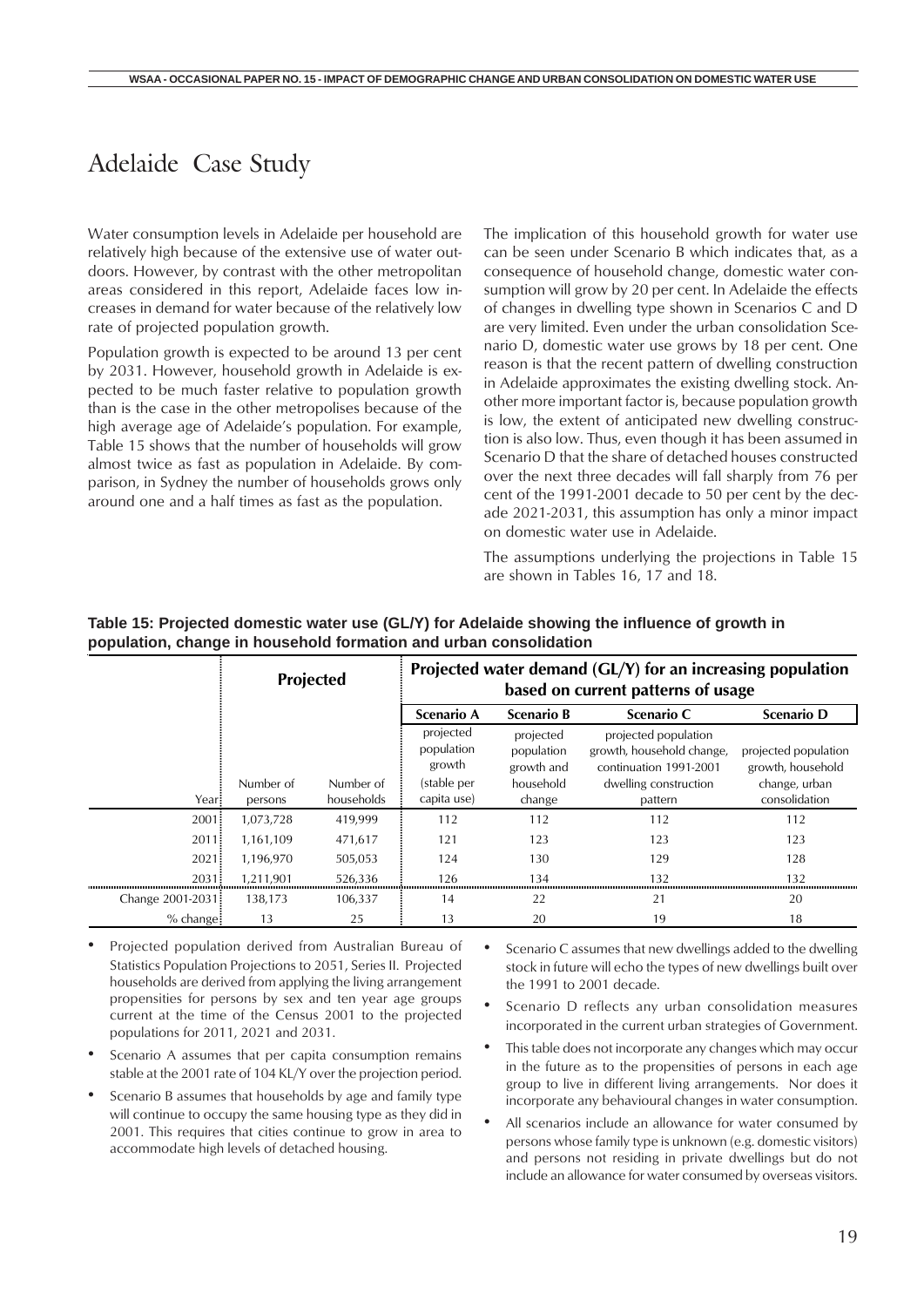### Adelaide Case Study *Continued*

#### **Table 16: Assumed daily water usage (L) used in Table 15 calculation, Adelaide**

Water usage is held constant over time period

| In-house      | Daily use (L) Garden use |         | Daily use (L) |
|---------------|--------------------------|---------|---------------|
| One person    | 225                      | Large   | 360           |
| Second person | 180                      | Medium  | 216           |
| Other persons | 113                      | : Small | 90            |

Note: In Table 15 persons not included as household members have been deemed to be consuming the same amount of water (113L/D) as 'Other persons' in households.

#### **Table 17: Projected number of persons, number of households by lone person and other households, and average household size, and change 2001 to 2031, Adelaide** \* Note that multiply-

| Year               | Number of<br>persons | Number of<br>Households | Lone person<br>households | Other<br>households | Average<br>household size* | average<br>the<br>ing<br>household size by |
|--------------------|----------------------|-------------------------|---------------------------|---------------------|----------------------------|--------------------------------------------|
| 2001               | 1,073,728            | 419,999                 | 117,202                   | 302,797             | 2.42                       | of<br>number<br>the<br>households will not |
| 2011               | 1,161,109            | 471,617                 | 133,899                   | 337,718             | 2.32                       | produce the number                         |
| 2021               | 1,196,970            | 505.053                 | 148,478                   | 356,575             | 2.23                       | of persons because                         |
| 2031               | 1.211.901            | 526.336                 | 161.998                   | 364,338             | 2.16                       | a proportion of the                        |
| Increase 2001-2031 | 138.173              | 106.337                 | 44.796                    | 61,541              |                            | population does not                        |
| $%$ increase       |                      | 25                      | 38                        | 20                  |                            | live in households.                        |
|                    |                      |                         |                           |                     |                            |                                            |

#### **Table 18: Assumptions about dwelling and garden characteristics used in Scenarios B, C and D, Adelaide**

|                                                               |      | <b>Scenario B</b>    | Scenario C       | <b>Scenario D</b> |
|---------------------------------------------------------------|------|----------------------|------------------|-------------------|
|                                                               |      | Continuation         | Continuation     | Urban             |
| <b>Built environment factors influencing</b><br>outdoor usage |      | 2001 current housing | building pattern | consolidation     |
|                                                               | Year | pattern              | 1991-2001        | policies          |
| % dwellings which are houses                                  | 2001 | 76%                  | 76%              | 76%               |
|                                                               | 2011 | 76%                  | 76%              | 75%               |
|                                                               | 2021 | 75%                  | 76%              | 74%               |
|                                                               | 2031 | 74%                  | 76%              | 73%               |
| % houses with large garden                                    | 2001 | 75%                  | 75%              | 75%               |
| (other houses assumed to have                                 | 2011 | 75%                  | 73%              | 73%               |
| medium size garden)                                           | 2021 | 75%                  | 72%              | 72%               |
|                                                               | 2031 | 75%                  | 72%              | 71%               |
| % dwellings which are semi-detached                           | 2001 | 13%                  | 13%              | 13%               |
| (assumed to have medium size garden)                          | 2011 | 13%                  | 12%              | 13%               |
|                                                               | 2021 | 13%                  | 11%              | 13%               |
|                                                               | 2031 | 14%                  | $11\%$           | 14%               |
| % dwellings which are 1-2 storey flats                        | 2001 | 9%                   | 9%               | 9%                |
|                                                               | 2011 | 9%                   | 10%              | 10%               |
|                                                               | 2021 | 9%                   | 11%              | 10%               |
|                                                               | 2031 | 10%                  | 12%              | 10%               |
| % 1-2 storey flats with garden                                | 2001 | 65%                  | 65%              | 65%               |
| (assumed to be small garden)                                  | 2011 | 65%                  | 63%              | 60%               |
|                                                               | 2021 | 65%                  | 61%              | 55%               |
|                                                               | 2031 | 65%                  | 59%              | 50%               |
| % dwellings which are 3+ storey flats                         | 2001 | $1\%$                | $1\%$            | $1\%$             |
|                                                               | 2011 | $1\%$                | $1\%$            | 2%                |
|                                                               | 2021 | $1\%$                | $1\%$            | 2%                |
|                                                               | 2031 | $1\%$                | $1\%$            | 2%                |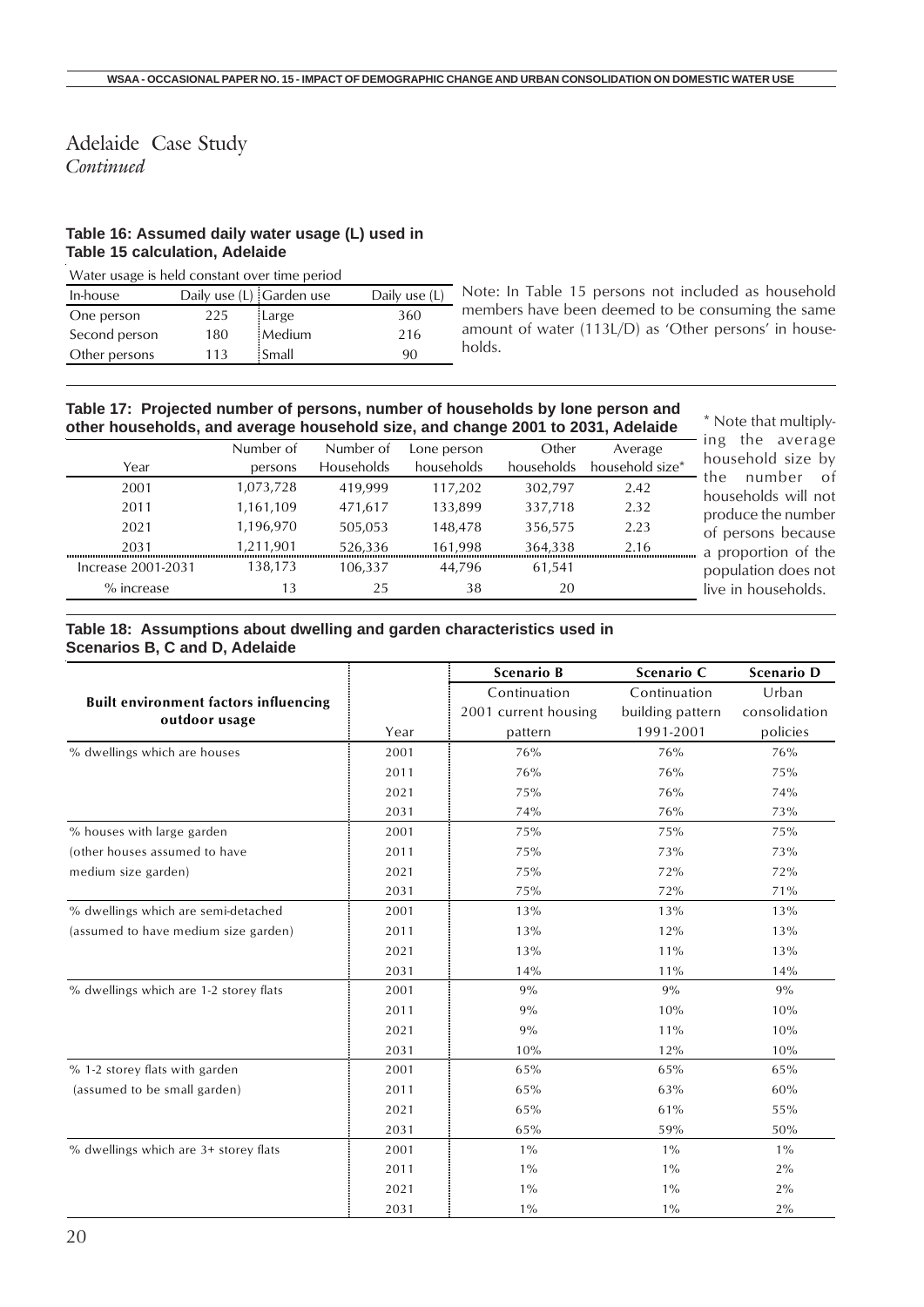### <span id="page-20-0"></span>Perth Case Study

The implications of population growth in Perth for water availability are serious because the existing sources of the supply derived from nearby catchments are close to being fully utilised and inflows into Perth's storages have reduced significantly over the last 30 years.<sup>16</sup> Yet, the city's population is projected to grow by 48 per cent by the year 2031. Perth residents are also heavy water consumers. As indicated in Tables 2a and b, the average household use is more than 800 L/D, of which more than half is consumed by outdoor use.

As with the other metropolitan areas, it is assumed in the scenarios in Table 19 that current domestic water use patterns will be maintained. Should this be the case, under Scenario A, where domestic per capita water use remains stable, there will be a 48 per cent increase in domestic use of water. Under Scenario B, which takes account of changes in household patterns, domestic water use will increase by 62 per cent. As with the other cities, this increase is largely attributable to the effect of an ageing population and the accompanying decline in average household size.

Should the 1991-2001 pattern of dwelling construction by dwelling type be maintained, as shown in Scenario C, the increased demand will only be a little less (60 per cent) than under Scenario B. The reason is that development in Perth over this decade was predominately low density detached housing. There is scope for significant reduction in water use, should urban consolidation policies be pursued in Perth. In Scenario D it is assumed that, by the third decade 2021-2031, the proportion of total dwellings constructed which are detached houses will fall to 55 per cent from the 76 per cent level of the 1991-2001 decade. Under this scenario the proportion of houses with large gardens also falls (see Table 22). Under these circumstances, the growth in domestic water consumption will be lower, at 53 per cent.

The assumptions underlying the projections in Table 19 are shown in Tables 20, 21 and 22.

|                  |           | <b>Projected</b> | Projected water demand (GL/Y) for an increasing population |                                       |                                                                             |                                           |
|------------------|-----------|------------------|------------------------------------------------------------|---------------------------------------|-----------------------------------------------------------------------------|-------------------------------------------|
|                  |           |                  | Scenario A                                                 | Scenario B                            | Scenario C                                                                  | <b>Scenario D</b>                         |
|                  |           |                  | projected<br>population<br>growth                          | projected<br>population<br>growth and | projected population<br>growth, household change,<br>continuation 1991-2001 | projected population<br>growth, household |
|                  | Number of | Number of        | (stable per                                                | household                             | dwelling construction                                                       | change, urban                             |
| Year:            | persons   | households       | capita use)                                                | change                                | pattern                                                                     | consolidation                             |
| 2001             | 1,336,245 | 493,469          | 157                                                        | 157                                   | 157                                                                         | 157                                       |
| 2011             | 1,601,585 | 627,376          | 188                                                        | 195                                   | 195                                                                         | 191                                       |
| 2021             | 1,802,556 | 741,587          | 212                                                        | 227                                   | 225                                                                         | 218                                       |
| $2031 -$         | 1,979,208 | 844,071          | 233                                                        | 254                                   | 252                                                                         | 240                                       |
| Change 2001-2031 | 642,963   | 350,602          | 76                                                         | 97                                    | 95                                                                          | 83                                        |
| $%$ change       | 48        | 71               | 48                                                         | 62                                    | 60                                                                          | 53                                        |

#### **Table 19: Projected domestic water use (GL/Y) for Perth showing the influence of growth in population, change in household formation and urban consolidation**

• Projected population derived from Australian Bureau of Statistics Population Projections to 2051, Series II. Projected households are derived from applying the living arrangement propensities for persons by sex and ten year age groups current at the time of the Census 2001 to the projected populations for 2011, 2021 and 2031.

- Scenario A assumes that per capita consumption remains stable at the 2001 rate of 118 KL/Y over the projection period.
- Scenario B assumes that households by age and family type will continue to occupy the same housing type as they did in 2001. This requires that cities continue to grow in area to accommodate high levels of detached housing.

• Scenario C assumes that new dwellings added to the dwelling stock in future will echo the types of new dwellings built over the 1991 to 2001 decade.

- Scenario D reflects any urban consolidation measures incorporated in the current urban strategies of Government.
- This table does not incorporate any changes which may occur in the future as to the propensities of persons in each age group to live in different living arrangements. Nor does it incorporate any behavioural changes in water consumption.
- All scenarios include an allowance for water consumed by persons whose family type is unknown (e.g. domestic visitors) and persons not residing in private dwellings but do not include an allowance for water consumed by overseas visitors.

<sup>&</sup>lt;sup>16</sup> The reduction in runoff into surface water storages experienced in Perth is such that the stream flows for the last eight years (including 2004) have been 64 per cent down on those up to 1974 (WSAA, personal communication).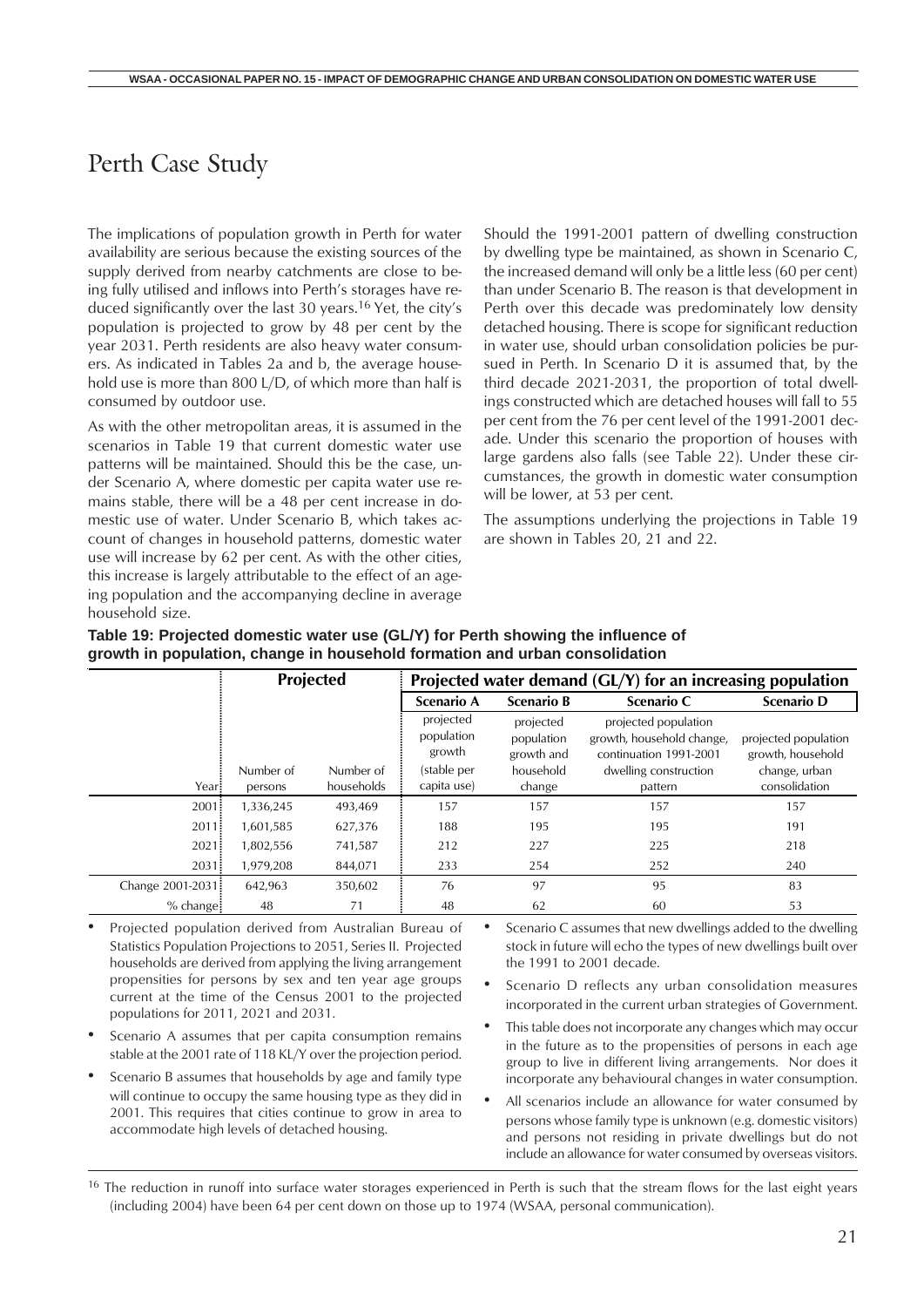#### Perth Case Study *Continued*

#### **Table 20: Assumed daily water usage (L) used in Table 19 calculation, Perth**

Water usage is held constant over time period

| In-house      | Daily use (L) Garden use |        | Daily use (L) |
|---------------|--------------------------|--------|---------------|
| One person    | 210                      | Large  | 520           |
| Second person | 168                      | Medium | 312           |
| Other persons | 105                      | Small  | 130           |

Note: In Table 19 persons not included as household members have been deemed to be consuming the same amount of water (105L/D) as 'Other persons' in households.

#### **Table 21: Projected number of persons, number of households by lone person and other households, and average household size, and change 2001 to 2031, Perth**

|                    | Number of | Number of  | Lone person | Other      | Average         |
|--------------------|-----------|------------|-------------|------------|-----------------|
| Year               | persons   | Households | households  | households | household size* |
| 2001               | 1,336,245 | 493.469    | 122.342     | 371,127    | 2.55            |
| 2011               | 1,601,585 | 627,376    | 159,180     | 468,196    | 2.4             |
| 2021               | 1,802,556 | 741,587    | 196,951     | 544,637    | 2.28            |
| 2031               | 1,979,208 | 844.071    | 235.681     | 608,390    | 2.19            |
| Increase 2001-2031 | 642.963   | 350.602    | 113,339     | 237.263    |                 |
| $%$ increase       | 48        | 71         | 93          | 64         |                 |

that multiplying erage housesize by the of households produce the of persons beproportion of pulation does in households.

#### **Table 22: Assumptions about dwelling and garden characteristics used in Scenarios B, C and D, Perth**

|                                                               |      | <b>Scenario B</b>    | Scenario C       | <b>Scenario D</b> |
|---------------------------------------------------------------|------|----------------------|------------------|-------------------|
|                                                               |      | Continuation         | Continuation     | Urban             |
| <b>Built environment factors influencing</b><br>outdoor usage |      | 2001 current housing | building pattern | consolidation     |
|                                                               | Year | pattern              | 1991-2001        | policies          |
| % dwellings which are houses                                  | 2001 | 78%                  | 78%              | 78%               |
|                                                               | 2011 | 78%                  | 78%              | 77%               |
|                                                               | 2021 | 77%                  | 78%              | 75%               |
|                                                               | 2031 | 77%                  | 77%              | 72%               |
| % houses with large garden                                    | 2001 | 90%                  | 90%              | 90%               |
| (other houses assumed to have                                 | 2011 | 90%                  | 88%              | 80%               |
| medium size garden)                                           | 2021 | 90%                  | 86%              | 74%               |
|                                                               | 2031 | 90%                  | 84%              | 70%               |
| % dwellings which are semi-detached                           | 2001 | 13%                  | 13%              | 13%               |
| (assumed to have medium size garden)                          | 2011 | 13%                  | 12%              | 13%               |
|                                                               | 2021 | 13%                  | 12%              | 14%               |
|                                                               | 2031 | 13%                  | 12%              | 14%               |
| % dwellings which are 1-2 storey flats                        | 2001 | 4%                   | $4\%$            | $4\%$             |
|                                                               | 2011 | 6%                   | 6%               | $6\%$             |
|                                                               | 2021 | $6\%$                | $6\%$            | $7\%$             |
|                                                               | 2031 | $7\%$                | $7\%$            | 8%                |
| % 1-2 storey flats with garden                                | 2001 | 80%                  | 80%              | 80%               |
| (assumed to be small garden)                                  | 2011 | 80%                  | 78%              | 75%               |
|                                                               | 2021 | 80%                  | 76%              | 70%               |
|                                                               | 2031 | 80%                  | 74%              | 65%               |
| % dwellings which are 3+ storey flats                         | 2001 | $3\%$                | $3\%$            | $3\%$             |
|                                                               | 2011 | $3\%$                | $3\%$            | $4\%$             |
|                                                               | 2021 | $3\%$                | $3\%$            | 4%                |
|                                                               | 2031 | $3\%$                | $3\%$            | $5\%$             |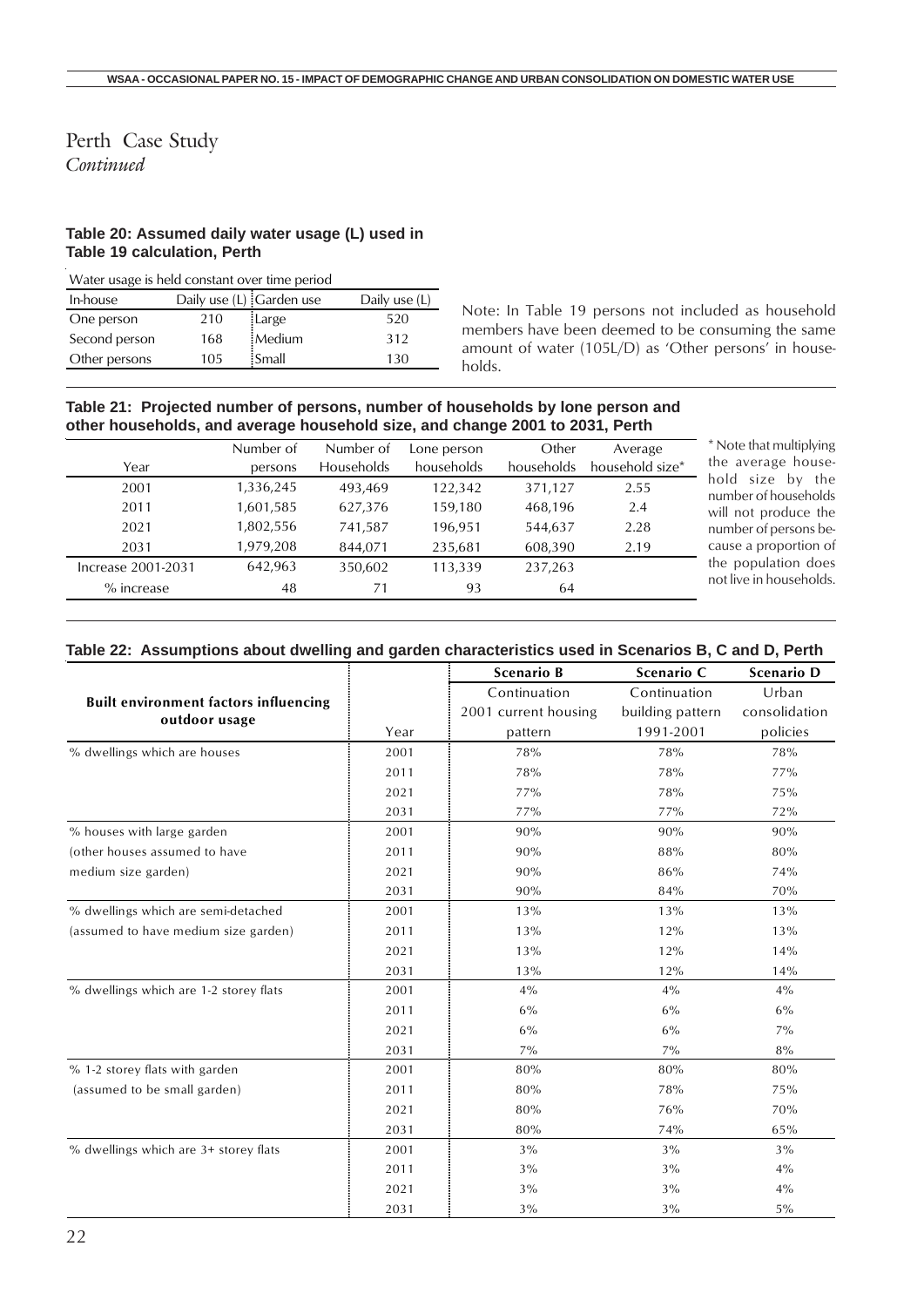# <span id="page-22-0"></span>3. Conclusion

Table 23 provides a summary of the projected growth in domestic water consumption in each of the five cities under the four scenarios described in the previous chapter. The table highlights the underlying importance of population growth as the prime determinant of the projected growth in water consumption in each city.

The summary also makes clear the very important impact of household change (other things being unchanged) in the projected growth in domestic water consumption. As discussed above, the main determinant of the relatively high rates of household growth (by comparison with population growth) is due to the ageing of Australia's metropolitan populations. In the absence of any other changes, each city faces a much larger demand on its water supply system than would be anticipated if demand projections are based simply on population growth.

Should the respective cities achieve their stated urban consolidation objectives, this would have a significant impact on reducing the projected domestic water consumption growth relative to the household change scenario. The outlook for these consolidation policies is uncertain. A more modest, and probably more achievable, outcome for urban consolidation, as indicated in Scenario C, suggests that the reduction in water consumption due to urban consolidation, though significant, will still leave the anticipated consumption level well above what it would be if per capita consumption remains at the current level for each city.

#### **Table 23: Projected total domestic water use (GL/Y) for five metropolitan areas showing the influence of growth in population, change in household formation and urban consolidation**

|                         |           | <b>Projected</b><br>Projected water demand $(GL/Y)$ for an increasing population |             |                   |                      |                   |  |  |
|-------------------------|-----------|----------------------------------------------------------------------------------|-------------|-------------------|----------------------|-------------------|--|--|
|                         |           |                                                                                  | Scenario A  | <b>Scenario B</b> | Scenario C           | Scenario D        |  |  |
|                         |           |                                                                                  | projected   | projected         | projected population | projected         |  |  |
|                         |           |                                                                                  | population  | population        | growth, household    | population        |  |  |
|                         |           |                                                                                  | growth      | growth and        | change, continuation | growth, household |  |  |
|                         | Number of | Number of                                                                        | (stable per | household         | 1991-2001 dwelling   | change, urban     |  |  |
| Year:                   | persons   | households                                                                       | capita use) | change            | construction pattern | consolidation     |  |  |
| Melbourne               |           |                                                                                  |             |                   |                      |                   |  |  |
| 2001                    | 3,367,174 | 1,196,161                                                                        | 278         | 278               | 278                  | 278               |  |  |
| Increase 2001-2031      | 1,116,185 | 610,529                                                                          | 92          | 117               | 111                  | 102               |  |  |
| % increase:             | 33%       | 51%                                                                              | 33%         | 42%               | 40%                  | 37%               |  |  |
| Sydney                  |           |                                                                                  |             |                   |                      |                   |  |  |
| 2001                    | 3,961,391 | 1,366,325                                                                        | 366         | 366               | 366                  | 368               |  |  |
| Increase 2001-2031      | 1,291,757 | 699,145                                                                          | 119         | 156               | 138                  | 130               |  |  |
| % increase:             | 33%       | 51%                                                                              | 33%         | 43%               | 38%                  | 35%               |  |  |
| <b>Greater Brisbane</b> |           |                                                                                  |             |                   |                      |                   |  |  |
| 2001                    | 1,609,084 | 584,659                                                                          | 171         | 171               | 171                  | 171               |  |  |
| Increase 2001-2031      | 938,651   | 477,200                                                                          | 100         | 125               | 113                  | 105               |  |  |
| $%$ increase            | 58%       | 82%                                                                              | 58%         | 73%               | 66%                  | 62%               |  |  |
| <b>Adelaide</b>         |           |                                                                                  |             |                   |                      |                   |  |  |
| 2001:                   | 1,073,728 | 419,999                                                                          | 112         | 112               | 112                  | 112               |  |  |
| Increase 2001-2031      | 138,173   | 106,337                                                                          | 14          | 22                | 21                   | 20                |  |  |
| % increase              | 13%       | 25%                                                                              | 13%         | 20%               | 19%                  | 18%               |  |  |
| Perth                   |           |                                                                                  |             |                   |                      |                   |  |  |
| 2001                    | 1,336,245 | 493,469                                                                          | 157         | 157               | 157                  | 157               |  |  |
| Increase 2001-2031      | 642,963   | 350,602                                                                          | 76          | 97                | 95                   | 83                |  |  |
| % increase:             | 48%       | 71%                                                                              | 48%         | 62%               | 60%                  | 53%               |  |  |